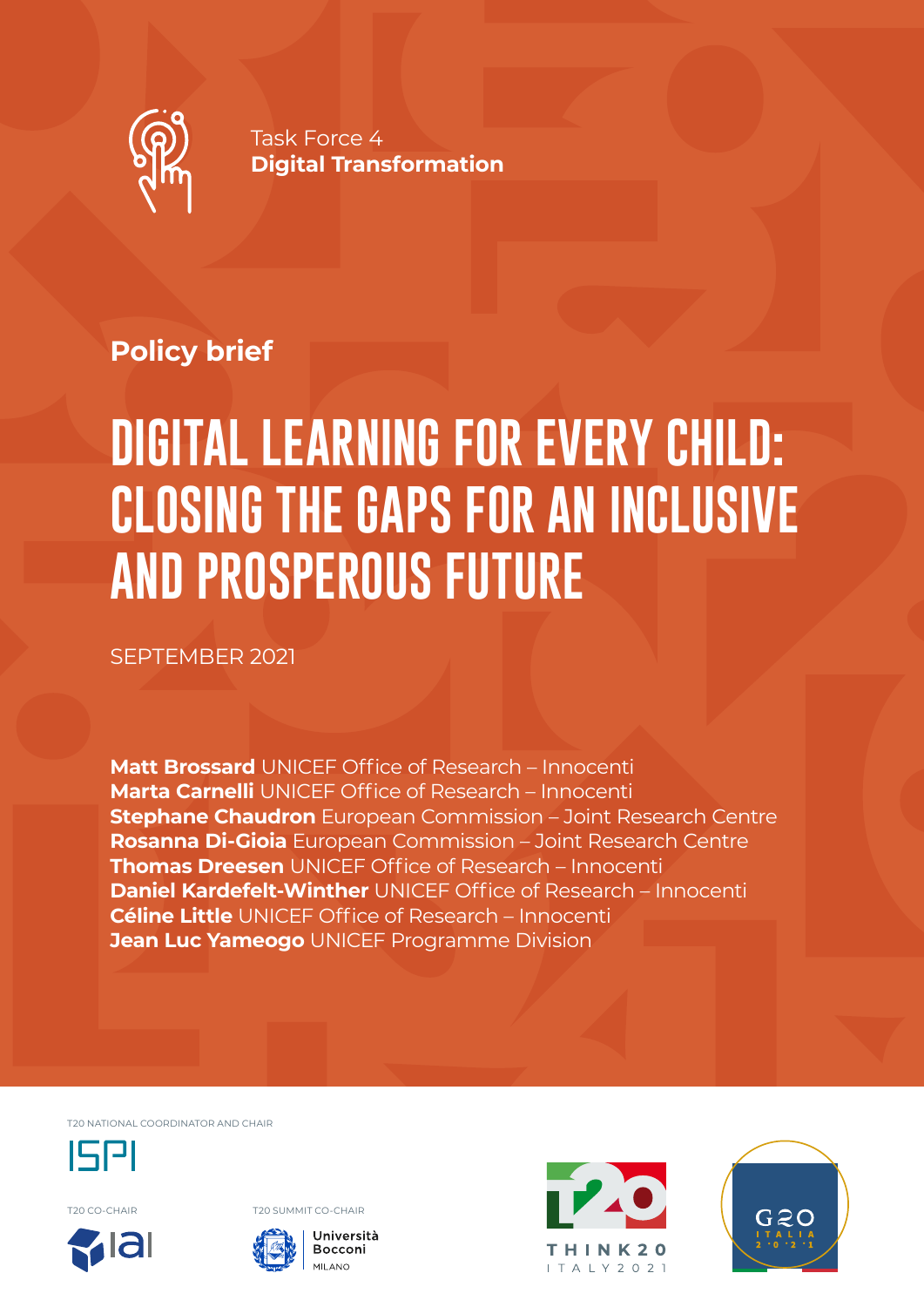

## **ABSTRACT**

Pre-COVID-19, half of the world's children were already unable to read a simple text by the age of 10. School closures have deepened pre-existing learning disparities, within and among countries, due to inequities in access to technology. This brief summarises research findings and provides actionable recommendations for how to equitably scale up digital learning and provide children and young people with the skills to improve their prospects and safeguard their well-being. It pinpoints solutions for education systems' use of digital and blended learning anchored in a sound pedagogical approach and urges the G20 and other countries to overcome the barriers that limit the potential benefits of digital learning.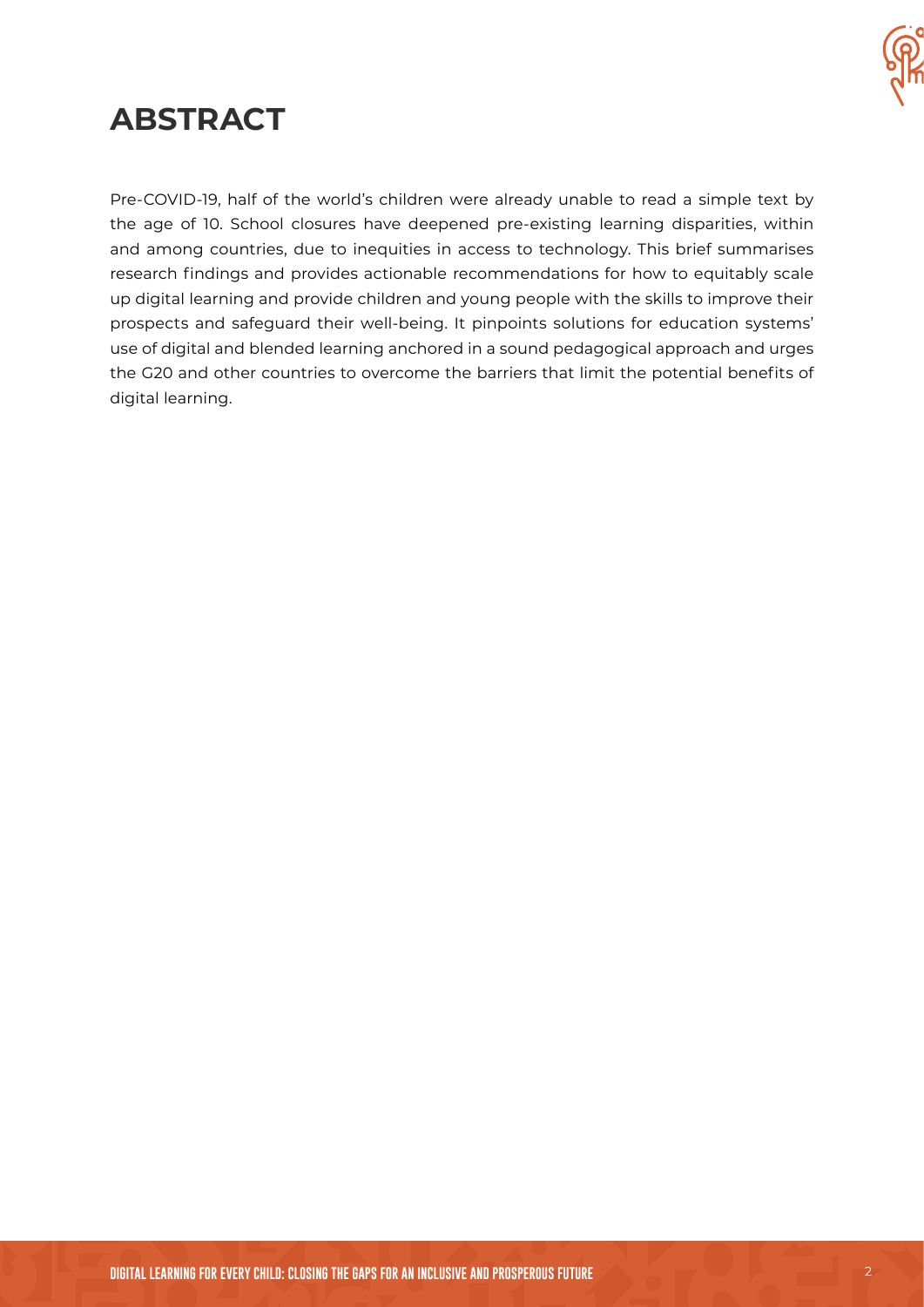

# **CHALLENGE**

**Even before COVID-19, 48% of the world's children – and 90% of children in low-income countries – were 'learning poor': unable to read and understand a simple text by age 10**  (World Bank 2019). The global figure is expected to rise to 58% as a result of the pandemic (Azevedo 2020).<sup>1</sup>

**Inaction not only threatens efforts to achieve Sustainable Development Goal 4 – to ensure inclusive and equitable quality education – but is also contrary to the Convention on the Rights of the Child and General Comment No. 25** on children's rights in the digital environment. Recognizing the importance of meaningful access to digital technologies, including in educational settings, it points out that "if digital inclusion is not achieved, existing inequalities are likely to increase, and new ones may arise." <sup>2</sup>

**Major barriers to digital learning persist.** During school closures, more than two-thirds of children globally were unable to access online learning (UNICEF and ITU, 2020). Lack of electricity (particularly in Africa), connectivity, affordable data and devices are compounding factors that impede equitable access to digital learning. Parents' lack of literacy and digital skills and reluctance to let children – girls in particular – access the internet are added obstacles. Children's own lack of digital skills, even in wealthier countries, can also stand in the way; children from the poorest families feel less confident in their capacity to cope with digital learning activities (Vuorikari et al. 2020).

**Designing content for specific context and learning goals are vital for effective learning platforms.** Incentivized by the pandemic and school closures, the digitalization of education is leading to profound changes. Evidence increasingly shows that digital learning is more effective when embedded in a clear pedagogical framework supporting teachers (Tamim et al., 2011). It raises new challenges regarding the role and required skills needed for teachers to effectively deploy technology.

**Shifting to more digital learning can change children's daily routines.** Unless well-managed, this can challenge their well-being and development in the long run, especially among the most deprived children. Children's time on the internet also generates growing volumes of data which raises risks in relation to cybersecurity, safety, privacy, data ownership and data privacy.

**While evidence has shown some positive results for the use of technology-enabled adaptive learning, significant evidence gaps remain, especially in low-income settings.**  Specifically, evidence is still largely missing on i) the most efficient models and implementation strategies to reduce the digital divide; ii) the optimal conditions for the effectiveness of digital learning solutions within large-scale education systems – namely, to look beyond the technology itself to its integration within education professionals' skills, practices and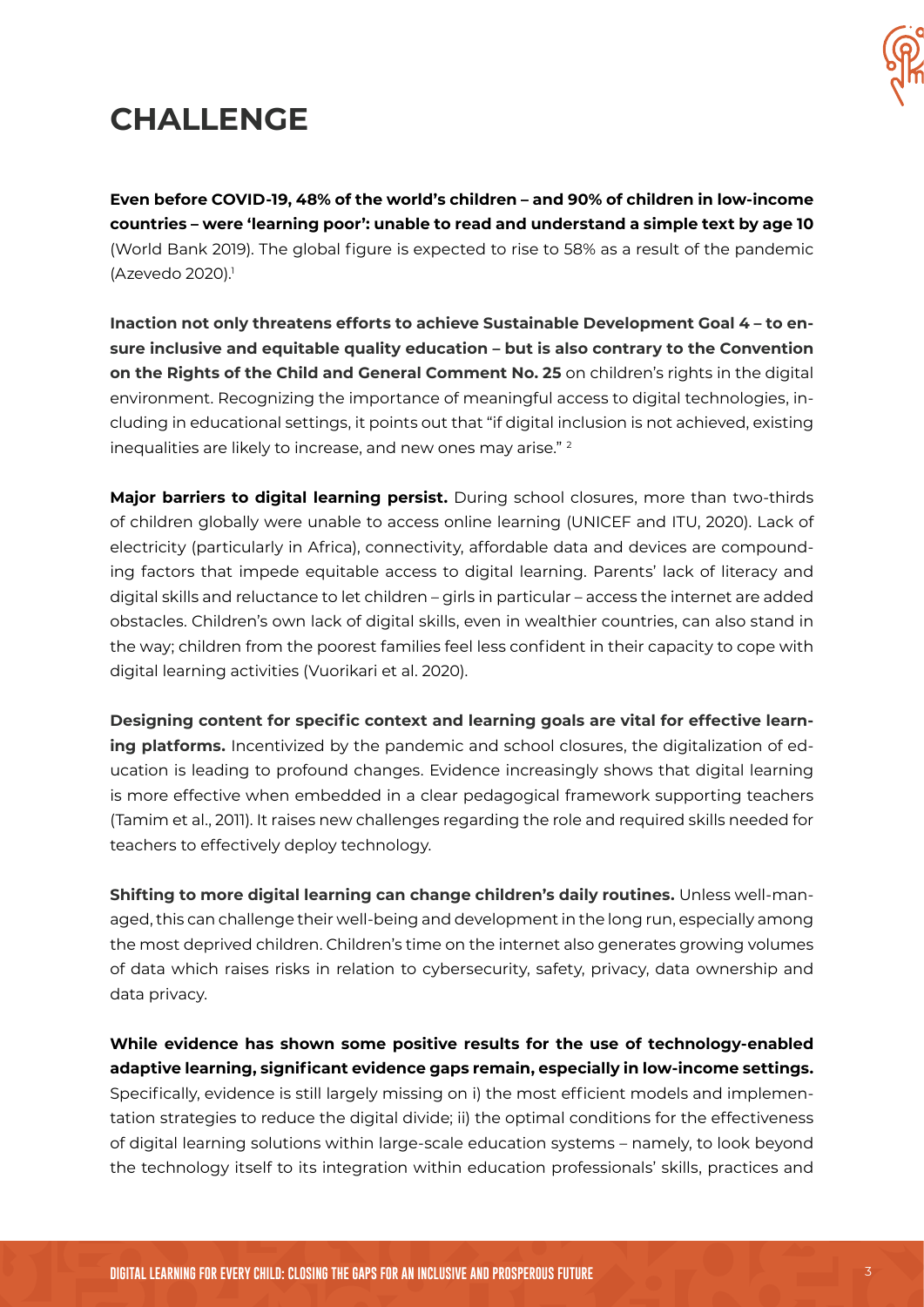

pedagogy; iii) the impacts of digital learning solutions (used either remotely or in the classroom) on learning outcomes in adverse settings, especially those areas with low or no connectivity; and iv) the impacts of the increased use of digital technology on children's safety, well-being, security and privacy.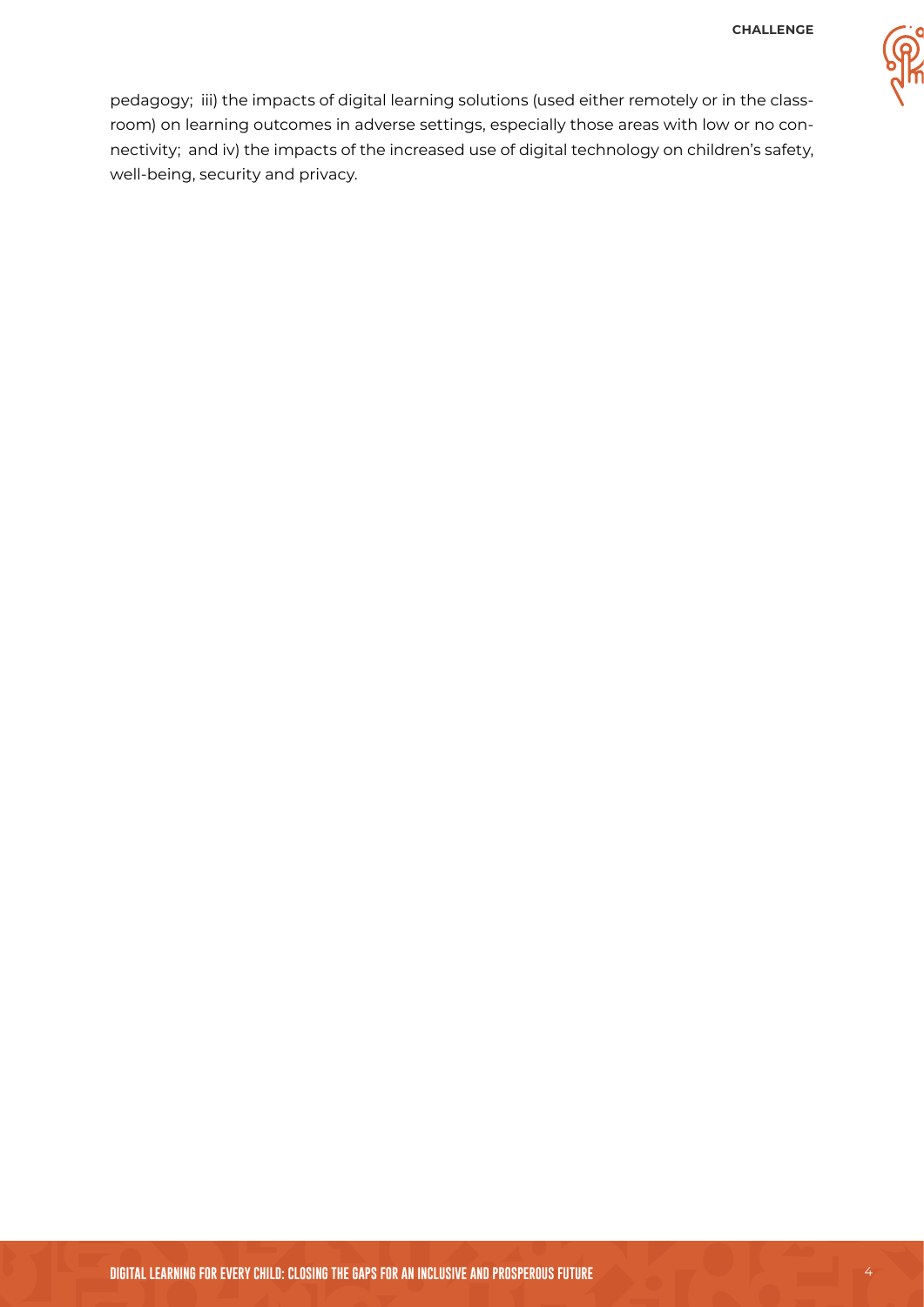

# **PROPOSAL**

Unlocking digital learning for all children has the potential to create societies that are both more inclusive and more prosperous. As education systems recover from COVID-19 school closures, we can choose to reimagine education and address the learning crisis – to expand opportunity for millions of children and young people, giving them the chance to learn and earn a decent living.

Scaling up equitable digital learning requires actions by governments, international organisations, civil society, academia and the private sector to

- 1. Bridge the electrical and digital divides
- 2. Ensure the effective implementation of digital and blended learning for all children and their teachers
- 3. Protect children's well-being, safety and security
- 4. Invest in data collection and further research

## *1. BRIDGE THE ELECTRICAL AND DIGITAL DIVIDES: PROVIDE ALL CHILDREN WITH AFFORDABLE ACCESS TO HIGH-QUALITY ONLINE RESOURCES*

Digital technologies have the potential to deliver education content widely and rapidly. However, the promise of digital learning remains out of reach for most of the world's children.

Digital devices require electricity. World Bank data show that, in Sub-Saharan Africa, only 47% of the population has access to electricity and progress in electrification is slow. Disparities also exist within countries.<sup>3</sup> In some countries, less than 10% of the poorest households have electricity (Dreesen et al. 2020). Even with connectivity and access, lack of electricity would still prevent children in many parts of the world from using the internet.

In terms of connectivity, an estimated 2.2 billion – or two thirds – of children and young people worldwide do not have a fixed internet connection at home (UNICEF 2020). These children predominantly live in the least developed countries where 4G mobile networks cover only 40% of the population, compared to 85% of the global population (ITU 2020).

While detailed statistics on the proportion of child internet users remain scarce, internet use by children is usually associated with country wealth (Kardefelt-Winther et al. 2020; *see*  Figure 1).

Even in high-income countries, where internet use seems ubiquitous, inequities persist. In Italy during COVID-19, one-third of children from connected households reported being un-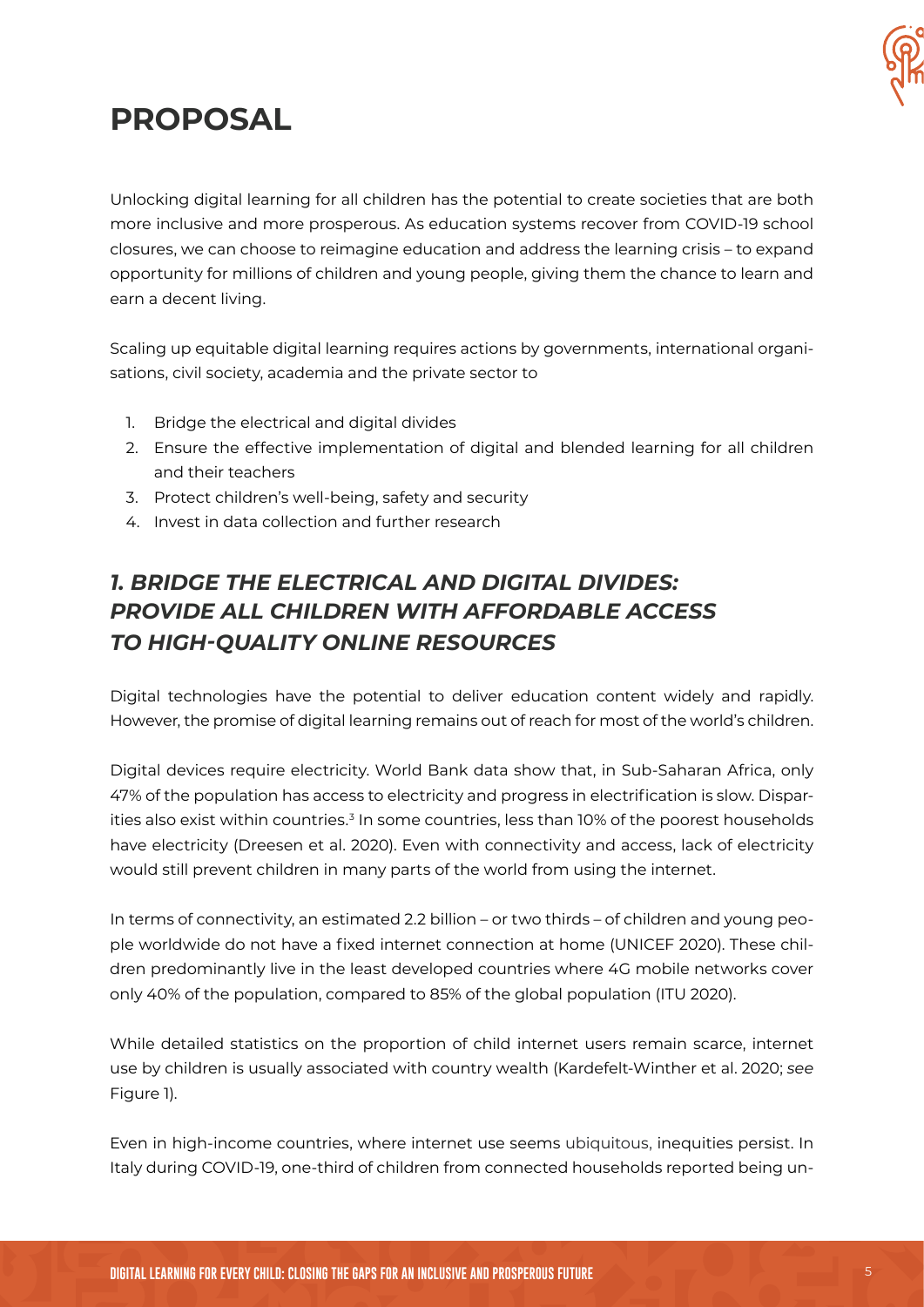

able to fully engage in digital learning due to a lack of adequate connectivity or devices (Mascheroni et al., 2021). In 10 European countries, grade 4 pupils from lower socio-economic backgrounds were half as likely to have internet access compared to their more advantaged peers (European Commission, 2020).



#### **Fig. 1 – Proportion (%) of children under 15 years of age who are internet users, by country or area**

The digital divide is not only about having the basic systems and services that grant access to the internet. The kind of engagement and whether it is beneficial, highlighted as 'meaningful connectivity' by the Broadband Commission,<sup>4</sup> is equally important. For example, even a family with a broadband connection, or a mobile phone with 3G/4G technology, might not be able to afford going online in a meaningful way or for sufficient amounts of time.

Even with improved connectivity and more affordable data and devices, many children are still not able or allowed to use the internet for their benefit. Digital divides – linked to social norms, poverty, gender, limited skills and literacy and availability of relevant content (EQUALS, 2019; Datta et al., 2020) – endure even after connectivity is provided.

Efforts to provide meaningful access to children must, therefore, address more than just connectivity and infrastructure. Poor and marginalised girls and boys, including those with disabilities, 'children on the move'<sup>s</sup> and those living in remote areas, are often left out of education. Moreover, students from disadvantaged backgrounds are more likely to experience a stressful home environment – with no quiet space to study or limited or lack of devices, for example – and parents who face financial and job security pressure that can prevent them from supporting their children (Di Pietro et al. 2020). However, with specific learning provisions in place that ensure inclusivity and accessibility, technologies can be game-changing for vulnerable groups.

Quick wins can stem from using readily available technology already familiar to children and families (Trucano, 2013). Research shows that children in Europe are most at ease with smartphones and tablets (Chaudron et al. 2018), which is likely to be the case globally as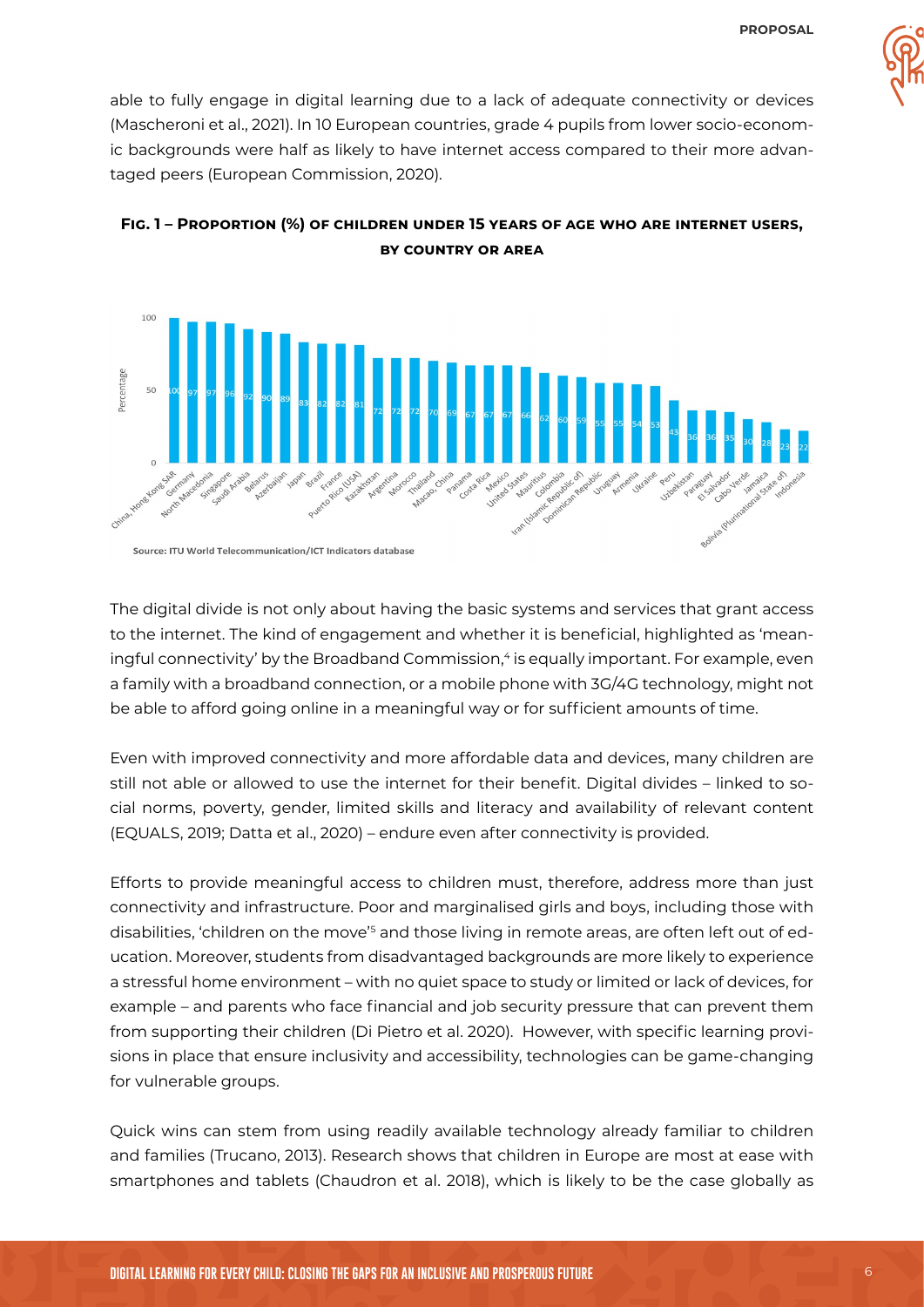

smartphones are now the device most used by children. Still, only a small proportion of children own these devices (Lobe et al., 2021), which limits their access and use, and ownership is not synonymous with having digital devices that are appropriate for learning (Cachia et al., *forthcoming*).

Technologies evolve rapidly. Today's high-speed internet will soon be low-speed. Investments in infrastructure should ensure that marginalised communities are not left behind and can in fact leapfrog to higher speed networks. At the same time, digital learning solutions should be accessible to those with varying levels of connectivity. To reach all children requires finding the right balance between producing high-quality, interactive content, while also optimising applications and content to be lightweight and function with low or no bandwidth.

To address the digital divide and enable equitable digital learning:

- 1. **Invest in electricity and connectivity with a focus on marginalised communities and users.** Coordinated, large scale investments from G20 member states, national governments and the private sector are needed to bring electricity and connectivity to the millions of unconnected children around the world. Based on current trends, Sub-Saharan Africa won't reach electricity for all before 2081. This can, however, be accelerated through partnerships and significant capital investments to the enormous benefit of children and their future societies and economies. The GIGA initiative, for instance, leverages public-private partnerships to digitally connect every school, especially those hardest-to-reach. This initiative works not only to connect schools but also their surrounding neighbourhoods because it recognises that all households need access to electricity and connectivity.
- 2. **Reduce the cost of connectivity and devices.** The right to non-discrimination requires States to ensure that all children have equal and effective access to the digital environment in ways that are meaningful to them.<sup>6</sup> Yet, cost is a common barrier to access. Governments working with telecommunication companies can address this by subsidizing -appropriate for learning- devices; lowering costs to make data and content affordable; and providing educational content for free – without monetizing children's data. For instance, in May 2020, the Airtel Africa-UNICEF partnership made browsing selected websites hosting educational content free of any data charges in 13 African countries.
- 3. **Design inclusive digital learning and increase investments in learning systems that reach the most marginalised.** Critically, digital learning systems must not crowd out investments in quality education that can be used by the unconnected. Where digital solutions are used, minimise data costs and prioritise lightweight options that are usable offline and on affordable devices.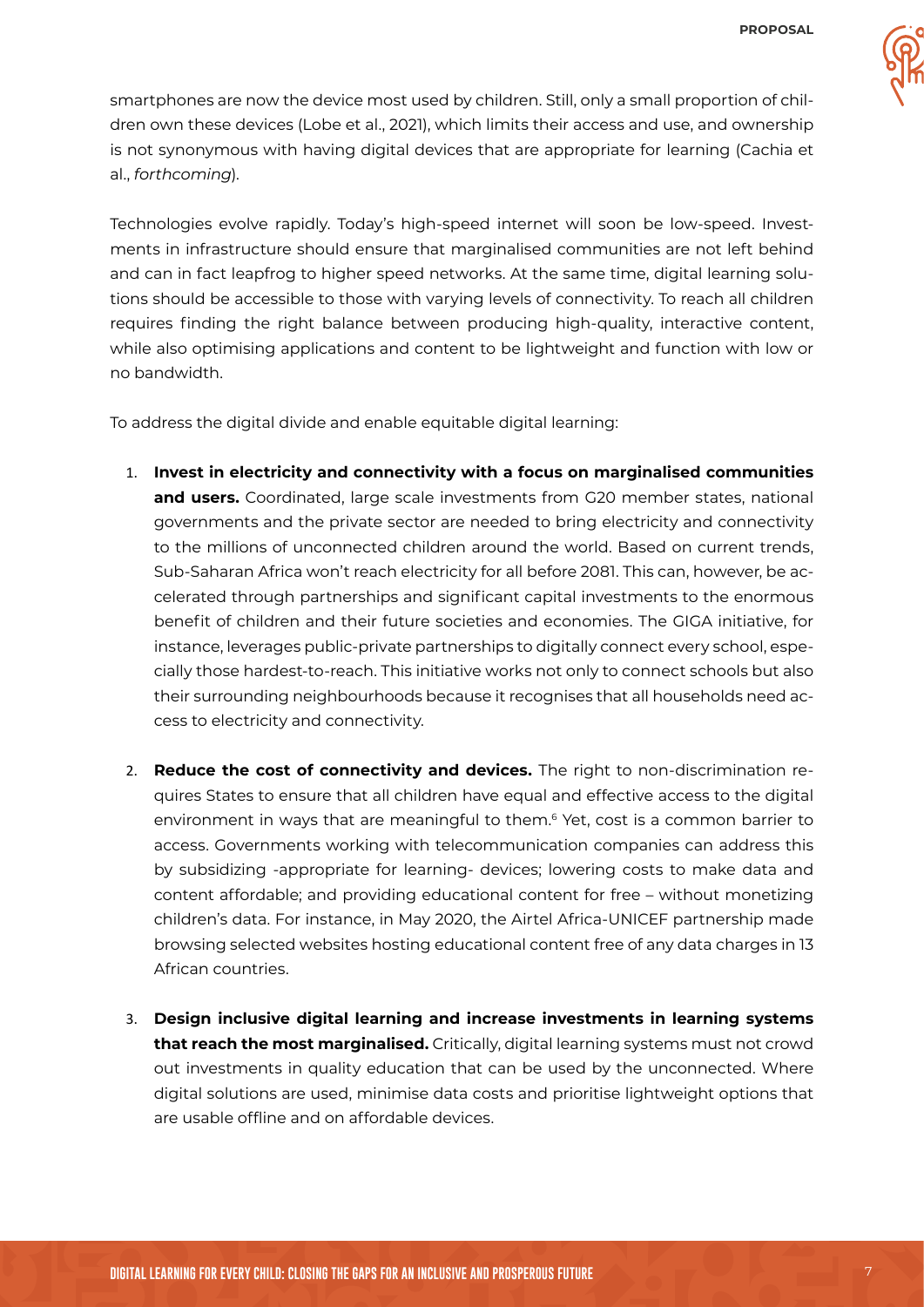

4. **Recognise and address cultural and social norms as barriers to access for children.** Perceptions of internet use as more or less meaningful and entrenched gender norms reducing girls' access to digital devices are barriers that need to be addressed at a normative level. Efforts to provide electricity and connectivity will help reduce the digital divide only if these barriers are also addressed and children are given the opportunity to use the internet and build digital skills. Awareness raising and providing information and education to parents, teachers and community and/or religious leaders are essential steps.

## *2. ENSURE EFFECTIVENESS OF DIGITAL LEARNING SOLUTIONS AT SCALE*

While societies work to address challenges around infrastructure and social and gender norms, digital learning solutions must be designed and implemented in ways that promote inclusive learning for all children.

Digital learning solutions have the potential to accelerate learning through various pathways. Software can be designed to support self-paced learning; enable access to learning opportunities in times of emergency (Tauson and Stannard, 2018; De Hoop et al. 2019); and adapt to each student's level through computer-assisted learning (Muralidharan et al. 2019).

Evidence increasingly shows that the introduction of technology alone is not sufficient to improve learning outcomes. Much depends on *how* technology is used within a learning system (Bulman and Fairlie, 2016). Digital solutions are effective in improving learning when they supplement and support teachers rather than replace them (Tamim et al. 2011).

To support the implementation and scale of effective digital and blended learning:

- **1. Develop a clear pedagogical approach to guide the use of digital learning from a young age**. Digital initiatives work best when they are underpinned by pedagogic principles and incorporated into the educational process (Redecker et al. 2017). Co-creation between software developers and educators helps ensure that digital programmes are fit for their educational purposes (Karamperidou et al. 2020). Digital solutions – especially when scaled across different countries – need to be culturally sensitive, contextualised and curated to meet learners' needs.
- **2. Start with foundational literacy and numeracy and use engaging and age-relevant content to benefit learners from various levels.** Personalised digital learning tools tailor education content to a student's level. Also, interactive platforms with games and instant feedback increase learners' motivation, self-esteem and engagement in the learning process. Such features ensure that more advanced learners remain engaged while other learners can catch up at their own pace.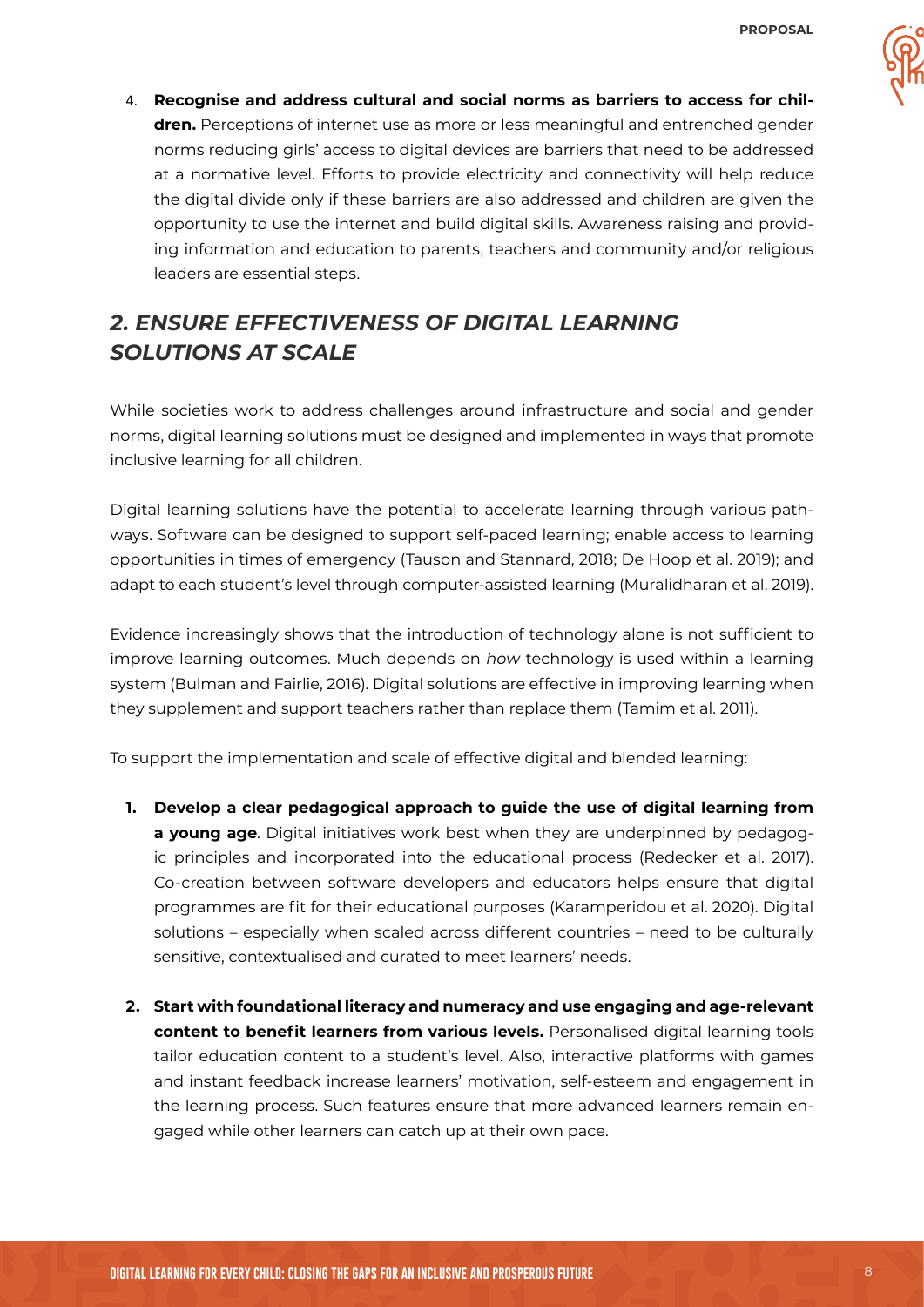- **3. Provide teachers with the skills they need to incorporate technology in the classroom.** Teachers' professional development on how to use technology to enhance learning and how to facilitate the learning of digital skills is fundamental. Teachers can use digital solutions to accelerate learning and offer engaging interactive experiences for learners, through digital tutors, curricular playlists and virtual classrooms.
- **4. Beyond pedagogy, teachers' use of technology may reduce the burden of completing repetitive administrative tasks and allow them to focus more on teaching.** Teachers' education is especially important as the role of technology as a tool in the classroom continues post COVID-19.<sup>7</sup>

#### *3. PROTECT CHILDREN'S WELL-BEING AND SAFETY*

Children need the time and space to be children. This includes time to play and interact freely with peers, online and offline. During COVID-19, the world witnessed a sudden shift of many children's activities into the digital world. The online world offered new possibilities, including as a substitute for in-person interactions. In general, children handled lockdown in reasonable and resilient ways.

However, research also reveals profound changes in children's daily lives during the pandemic. For instance, with digital learning added to their existing online entertainment activities – important to maintain a sense of normalcy – children (10-18 years old) across Europe now spend most of the day online (Vuorikari R. et al. 2020; Lobe B. et al. 2021). For some, being in lockdown has meant greater exposure to domestic violence, abuse or exploitation. Children with pre-existing physical or mental health conditions, or in vulnerable socio-economic contexts, have also faced added hardship (Marques de Miranda D. et al. 2020; Mascheroni et al. 2021; Europol 2020).

Moreover, the digital environment, like any other, comes with a range of risks for children. One of the most severe is sexual exploitation and abuse, experienced either virtually or with digital technology as a facilitator of physical abuse.

Universal digital access (see section 1) and effective digital learning (see section 2) for every child can be successfully achieved only if the risks to children's online safety and well-being are addressed.

To protect children's well-being, safety and security in this changing context:

1. **Provide psychological assistance and develop concrete guidelines** for children, parents and caregivers to help manage the transition to digital learning during crises such as COVID-19. These should include ways to maintain healthy sleeping patterns, school-life balance, social life and quality family time. Some children have reported digital fatigue and boredom towards technology as a result of increased time online. This calls for a better balance between digital learning and other activities, and more time for play (Vuorikari et al. 2020; Cachia et al. *forthcoming*).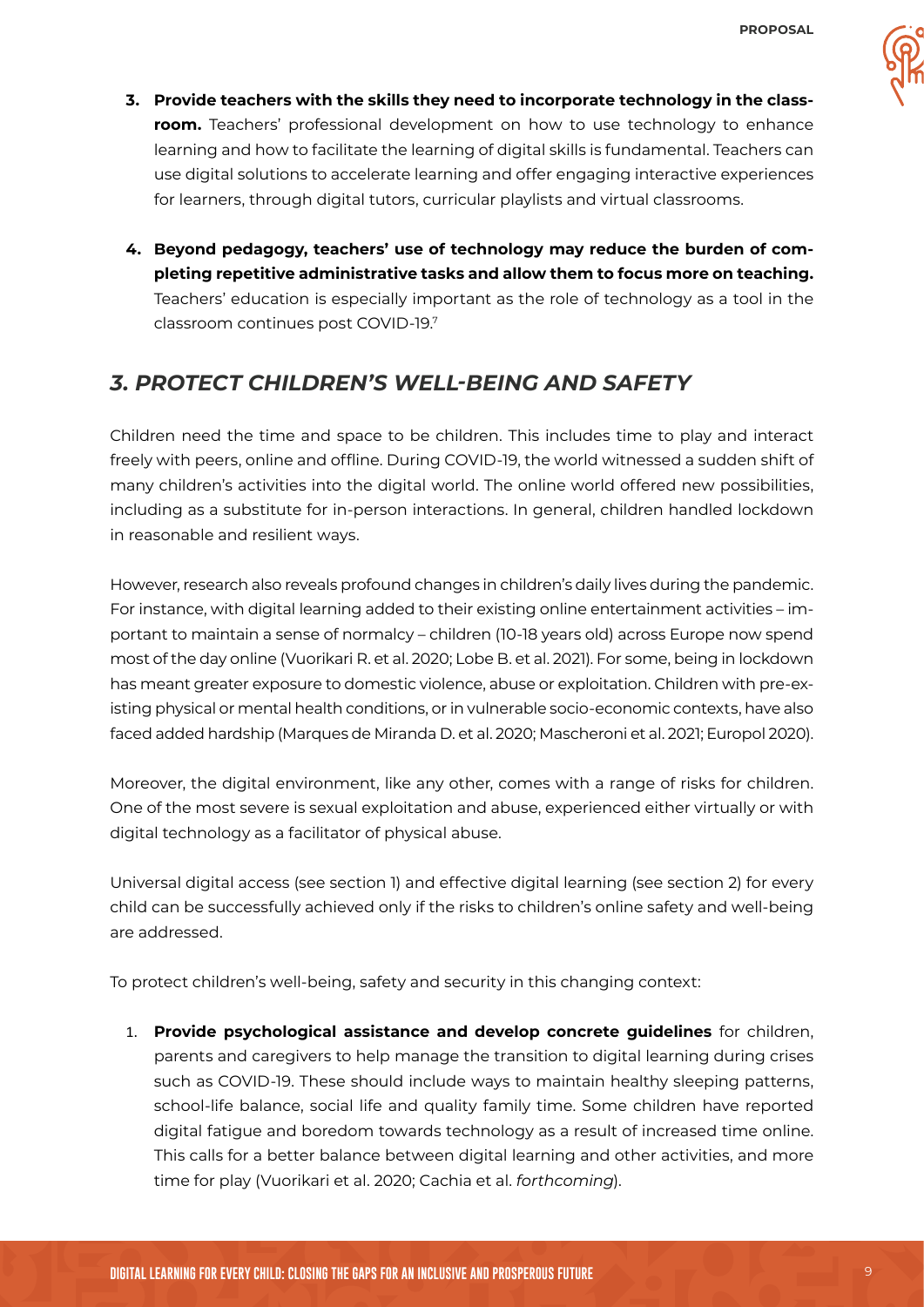- 
- 2. **Protect children's security online and avoid biases against vulnerable groups by ensuring that digital learning solutions have built-in safeguards**. With increased experiences online, vulnerable children can find themselves more exposed to risks and less able to find support (Stoilova et al. 2021). Industry commitment and clear policy guidance and dialogue between stakeholders is imperative for developing strategies (EU COM 2012, 196 final), norms, rules and regulations to protect children's safety, security, privacy and ownership in the digital world. A first step toward universally agreed legal standards is to review government frameworks that effectively protect children's rights in the digital world and to assess these against relevant international laws and conventions. Developing safe-by-design products should be prioritised by the industry with a view to keeping up with rapid technological change.
- 3. **Implement innovative, child-friendly prevention and response strategies for children at risk of violence, abuse or exploitation online.** These should be age- and gender-sensitive; based on evidence generated directly with children; adapted to national and local contexts through multi-stakeholder cooperation (EU COM (2020) 607 final); and integrated within national child protection policies (Kardefelt-Winther and-Maternowska 2020). For example, the partnership between Havas Sports & Entertainment and l'Enfant Bleu,<sup>8</sup> gave children who felt in danger during lockdown a chance to discreetly reach out for help while playing the online video game Fortnite.

### *4. INVEST IN DATA COLLECTION AND FURTHER RESEARCH*

Even pre-COVID-19, learning outcomes were not systematically measured and education policies lacked evidential backing – with or without digital technologies (World Bank, 2018; UNICEF 2019).

Significant evidence gaps also exist on equity in access to digital learning; risks and opportunities children face online; and the effectiveness of different implementation modalities of digital learning platforms – especially for the most vulnerable children.

To address the evidence gaps:

- 1. **Measure learning more systematically** to spotlight disparities (including across gender, location and socioeconomic status), monitor progress and inform the design and implementation of evidence-based solutions and reforms. Make data open and translate it for the benefit of local communities and citizens (Save Our Future, 2020).
- 2. **Invest in implementation research co-created from the onset with beneficiaries – to identify the most inclusive and effective digital learning solutions and inform action**. To continuously improve the digital (and blended) learning solutions, embed learning assessments and users' feedback into the digital platforms. Public-private partnerships can be explored to support and enable such research, provided all ethical safeguards are in place (see point 4 below).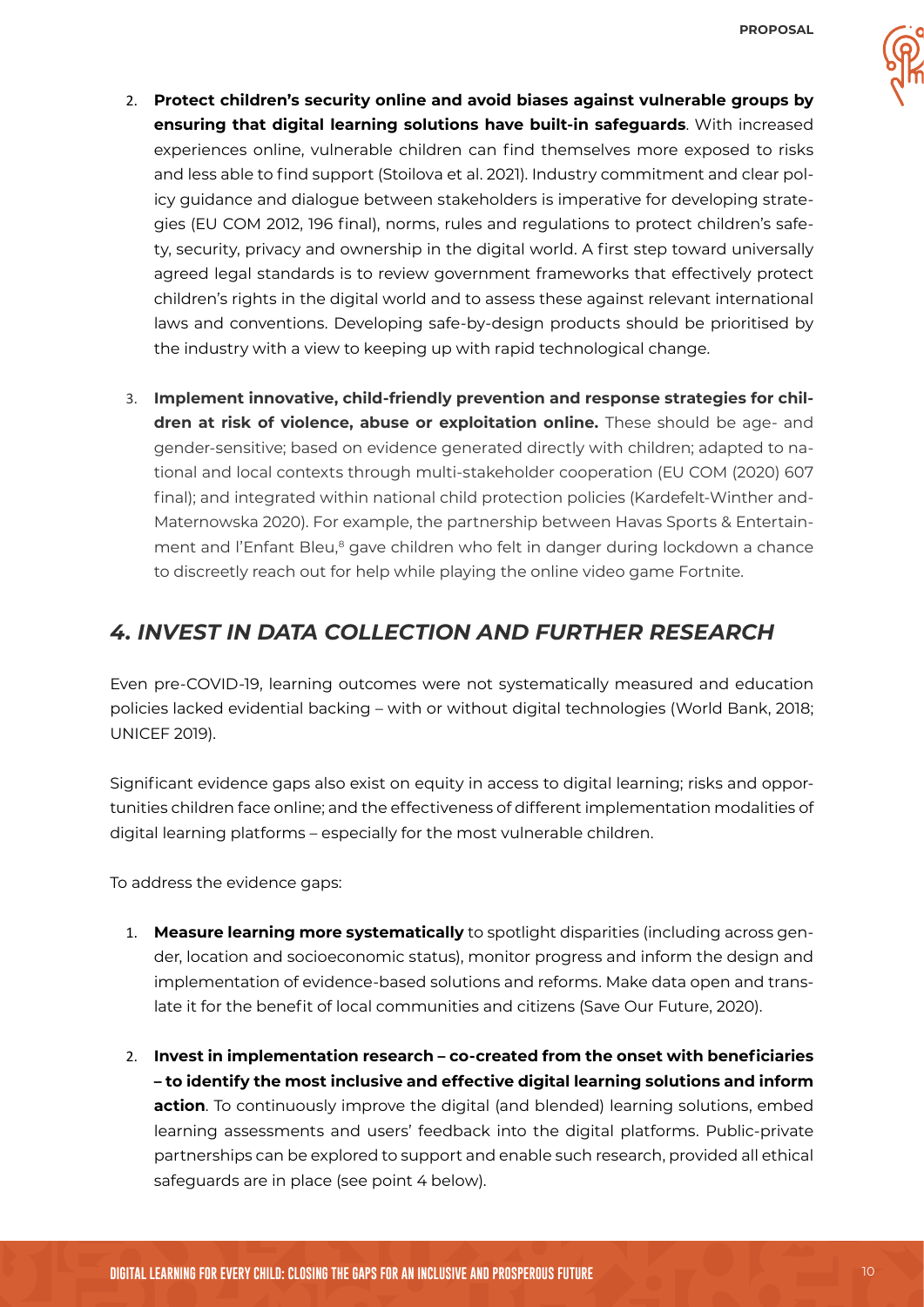- 
- 3. **Consistently monitor the proportion of children able to meaningfully access the Internet.** Further **research on children's safety, security, privacy and risk of sexual exploitation and abuse** is also recommended by the United Nations Committee on the Rights of the Child, including regular baseline research with children, to understand the implications of the digital environment for their lives in general (UNHR, 2021).
- 4. **Invest in research on the ethical use of children's data in digital education**, especially in relation to access rights, privacy, data ownership and transparency. Marketing tools and predictive analytics, powered by AI systems, can have substantial ethical implications when it comes to the collection and use of children's data. Rather than pose risk, these should strive to align with children's fundamental rights (EU COM 2021, p. 142 final; EU COM 2020, FRA; Teräs et al. 2020).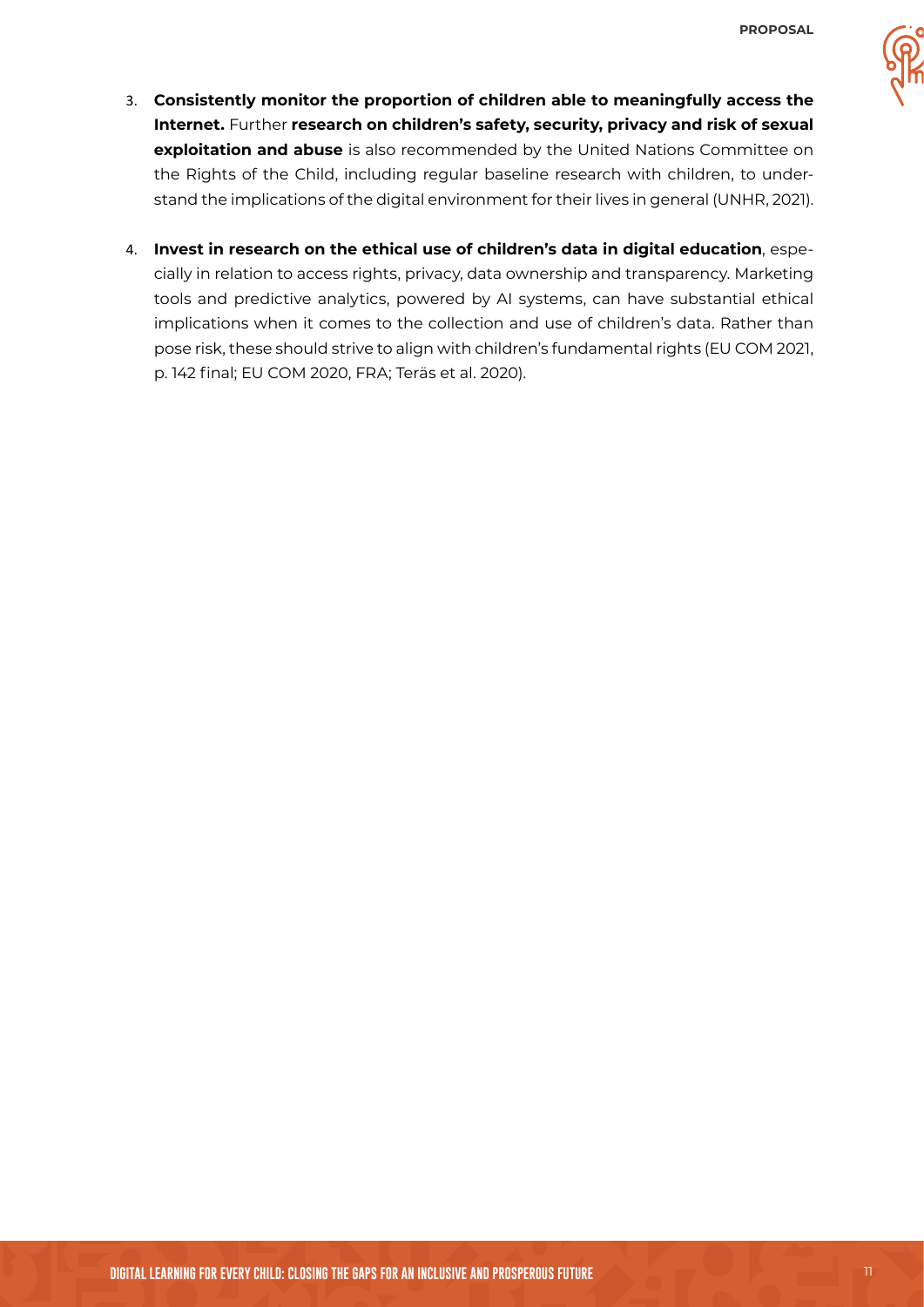

## **NOTES**

1 Post-COVID-19 scenario of no remediation and low mitigation effectiveness of the effects of school closures.

2 General comment No. 25 (2021), para. 4.

3 Côte d'Ivoire, Lesotho, Kiribati, Sudan, The Gambia, Guinea-Bissau and Mauritania.

4 "The Broadband Commission for Sustainable Development was launched by ITU and UN-ESCO in 2010 to bridge the digital divide and bring the goal of universal broadband connectivity to the forefront of policy discussions." [https://sustainabledevelopment.un.org/partner](https://sustainabledevelopment.un.org/partnership/?p=12007)[ship/?p=12007](https://sustainabledevelopment.un.org/partnership/?p=12007)

 $^{\rm 5}$  'Children on the move' includes children who have migrated across borders or within their country of birth, either voluntarily or due to conflict and violence.

<sup>6</sup> United Nations Committee on the Rights of the Child.

<sup>7</sup> The European Framework for the Digital Competence of Educators (DigCompEdu) details how digital technologies can be used to enhance and innovate education and training.

<sup>8</sup> [https://www.dailymotion.com/video/x7uhmid](https://www.dailymotion.com/video/x7uhmid )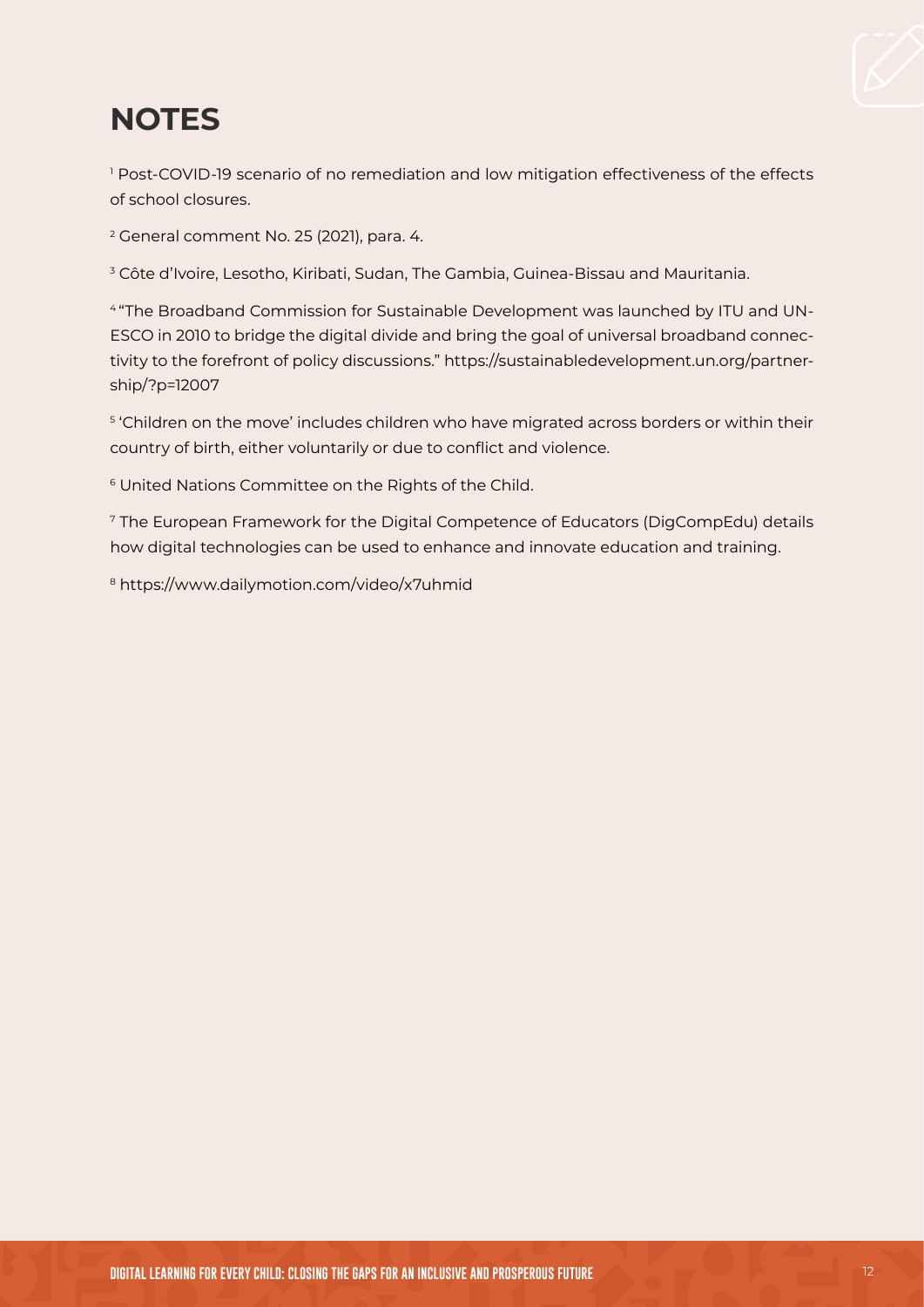

## **REFERENCES**

Amaro D., L. Pandolfelli, I. Sanchez-Tapia, and M. Brossard, "COVID-19 and education: The digital gender divide among adolescents in sub-Saharan Africa", UNICEF Blogs, 2020 [https://blogs.unicef.org/ev](https://blogs.unicef.org/evidence-for-action/covid-19-and-education-the-digital-gender-divide-among-adolescents-in-sub-saharan-africa/)[idence-for-action/covid-19-and-educa](https://blogs.unicef.org/evidence-for-action/covid-19-and-education-the-digital-gender-divide-among-adolescents-in-sub-saharan-africa/)[tion-the-digital-gender-divide-among-ad](https://blogs.unicef.org/evidence-for-action/covid-19-and-education-the-digital-gender-divide-among-adolescents-in-sub-saharan-africa/)[olescents-in-sub-saharan-africa/](https://blogs.unicef.org/evidence-for-action/covid-19-and-education-the-digital-gender-divide-among-adolescents-in-sub-saharan-africa/)

Azevedo J.P., *Learning Poverty in the Time of COVID-19 : A Crisis within a Crisis*, World Bank, Washington DC, December 2020 [https://openknowledge.worldbank.org/](https://openknowledge.worldbank.org/handle/10986/34850) [handle/10986/34850](https://openknowledge.worldbank.org/handle/10986/34850)

Bulman G. and R.W. Fairlie, *Technology and education: Computers, software, and the internet*, National Bureau of Economic Research, NBER, CESifo Working Paper 5570, 2016 [https://www.nber.org/system/](https://www.nber.org/system/files/working_papers/w22237/w22237.pdf) [files/working\\_papers/w22237/w22237.pdf](https://www.nber.org/system/files/working_papers/w22237/w22237.pdf)

Chaudron S., R. Di Gioia, and M. Gemo, *Young children (0-8) and digital technology, a qualitative study across Europe*, European Commission, Joint Research Centre, 2018 [https://op.europa.eu/en/publi](https://op.europa.eu/en/publication-detail/-/publication/9c015955-b0c5-11e8-99ee-01aa75ed71a1/language-en)[cation-detail/-/publication/9c015955-b0c5](https://op.europa.eu/en/publication-detail/-/publication/9c015955-b0c5-11e8-99ee-01aa75ed71a1/language-en) [-11e8-99ee-01aa75ed71a1/language-en](https://op.europa.eu/en/publication-detail/-/publication/9c015955-b0c5-11e8-99ee-01aa75ed71a1/language-en)

Cachia R., A. Velicu, S. Chaudron, R. Di Gioia and R. Vuorikari, *Remote schooling during Covid-19 spring 2020 lockdown. A closer look at European families*, European Commission, Joint Research Centre, Publications Office of the European Union, Luxembourg (Forthcoming).

Datta N. and D. Robinson, *Jobs Interventions for Young Women in the Digital Economy,* Jobs Notes no. 10, World Bank,

Washington, DC, 2020 [https://openknowl](https://openknowledge.worldbank.org/handle/10986/33691)[edge.worldbank.org/handle/10986/33691](https://openknowledge.worldbank.org/handle/10986/33691)

Di Pietro G., F. Biagi, P. Costa, Z. Karpinski and J. Mazza, *The likely impact of COVID-19 on education: Reflections based on the existing literature and recent international datasets*, European Commission, Joint Research Centre, Publications Office of the European Union, Luxembourg, 2020 [https://ec.europa.eu/jrc/en/publication/](https://ec.europa.eu/jrc/en/publication/likely-impact-covid-19-education-reflections-based-existing-literature-and-recent-international) [likely-impact-covid-19-education-reflec](https://ec.europa.eu/jrc/en/publication/likely-impact-covid-19-education-reflections-based-existing-literature-and-recent-international)[tions-based-existing-literature-and-re](https://ec.europa.eu/jrc/en/publication/likely-impact-covid-19-education-reflections-based-existing-literature-and-recent-international)[cent-international](https://ec.europa.eu/jrc/en/publication/likely-impact-covid-19-education-reflections-based-existing-literature-and-recent-international)

Dreesen T., S. Akseer, M. Brossard, P. Dewan, J.-P. Giraldo, A. Kamei, S. Mizunoya, and J.S. Ortiz Correa, *Promising Practices for Equitable Remote Learning. Emerging lessons from COVID-19 education responses in 127 countries*, Innocenti Research Report, UNICEF Office of Research - Innocenti, 2020 [https://www.unicef-irc.](https://www.unicef-irc.org/publications/1090-promising-practices-for-equitable-remote-learning-emerging-lessons-from-covid.html) [org/publications/1090-promising-practic](https://www.unicef-irc.org/publications/1090-promising-practices-for-equitable-remote-learning-emerging-lessons-from-covid.html)[es-for-equitable-remote-learning-emerg](https://www.unicef-irc.org/publications/1090-promising-practices-for-equitable-remote-learning-emerging-lessons-from-covid.html)[ing-lessons-from-covid.html](https://www.unicef-irc.org/publications/1090-promising-practices-for-equitable-remote-learning-emerging-lessons-from-covid.html)

EQUALS, *10 Lessons Learnt: Closing the Gender Gap in Internet Access and Use Insights from the EQUALS Access Coalition,* 2019 [https://2b37021f-0f4a-4640-8352-0a3c1b](https://2b37021f-0f4a-4640-8352-0a3c1b7c2aab.filesusr.com/ugd/04bfff_33ded6f6855b4de5b7a09186e1c6add7.pdf)-[7c2aab.filesusr.com/ugd/04bfff\\_33ded](https://2b37021f-0f4a-4640-8352-0a3c1b7c2aab.filesusr.com/ugd/04bfff_33ded6f6855b4de5b7a09186e1c6add7.pdf)-[6f6855b4de5b7a09186e1c6add7.pdf](https://2b37021f-0f4a-4640-8352-0a3c1b7c2aab.filesusr.com/ugd/04bfff_33ded6f6855b4de5b7a09186e1c6add7.pdf)

European Commission, *EU strategy on the rights of the child*, Brussels, (COM(2021) 142 final), 24 March 2021 [https://ec.europa.eu/](https://ec.europa.eu/info/files/eu-strategy-rights-child_en) [info/files/eu-strategy-rights-child\\_en](https://ec.europa.eu/info/files/eu-strategy-rights-child_en)

European Commission, *European Strategy for a Better Internet for Children*, EU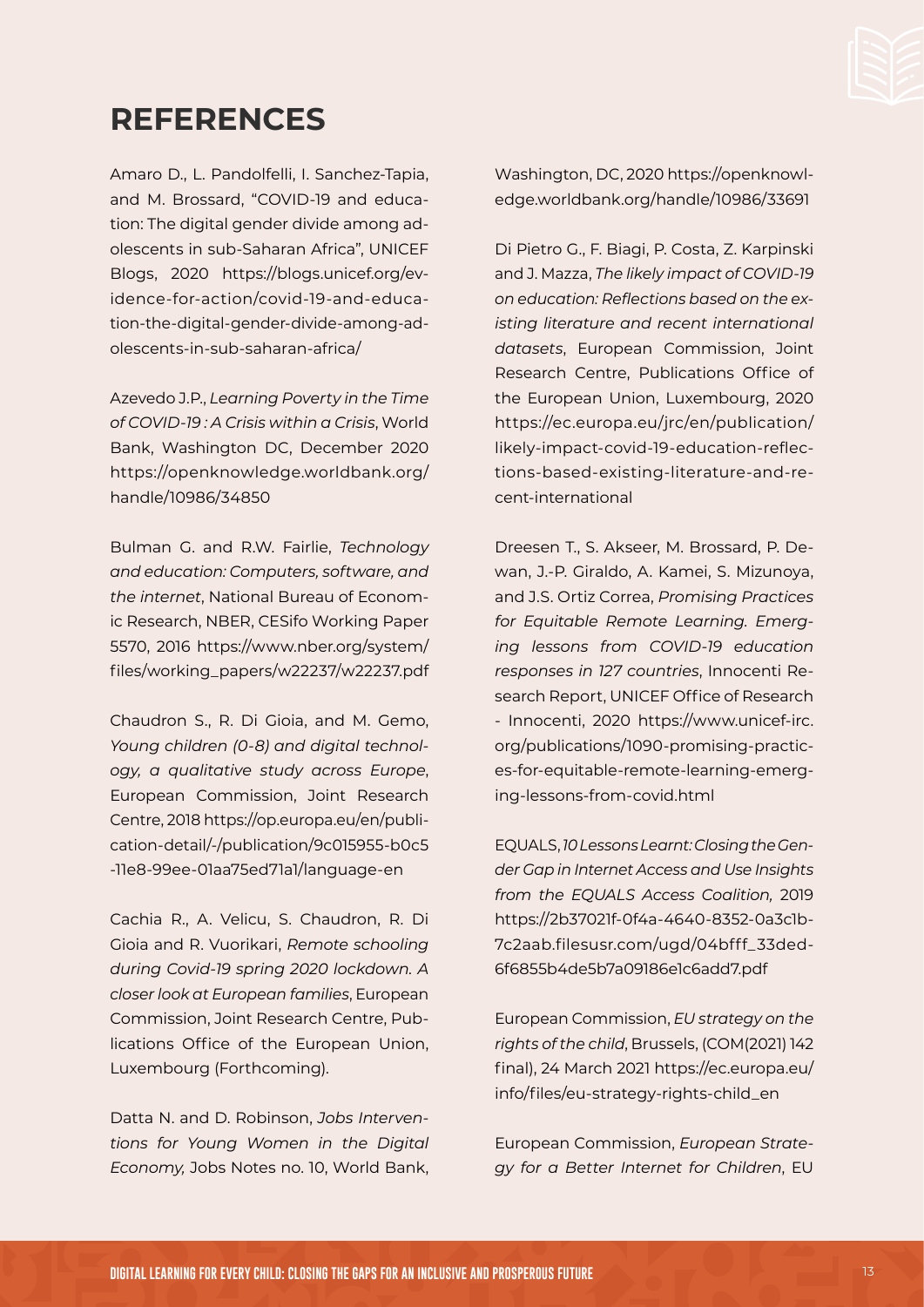COM(2012) 196 final, 2 May 2012 [https://](https://eur-lex.europa.eu/legal-content/EN/ALL/?uri=CELEX%3A52012DC0196) [eur-lex.europa.eu/legal-content/EN/](https://eur-lex.europa.eu/legal-content/EN/ALL/?uri=CELEX%3A52012DC0196) [ALL/?uri=CELEX%3A52012DC0196](https://eur-lex.europa.eu/legal-content/EN/ALL/?uri=CELEX%3A52012DC0196)

European Commission, *EU Strategy for a more effective fight against child sexual abuse Brussels*, COM (2020) 607 final, 24 July 2020 [https://ec.europa.eu/](https://ec.europa.eu/home-affairs/sites/default/files/what-we-do/policies/european-agenda-security/20200724_com-2020-607-commission-communication_en.pdf) [home-affairs/sites/default/files/what](https://ec.europa.eu/home-affairs/sites/default/files/what-we-do/policies/european-agenda-security/20200724_com-2020-607-commission-communication_en.pdf)[we-do/policies/european-agenda-secu](https://ec.europa.eu/home-affairs/sites/default/files/what-we-do/policies/european-agenda-security/20200724_com-2020-607-commission-communication_en.pdf)[rity/20200724\\_com-2020-607-commis](https://ec.europa.eu/home-affairs/sites/default/files/what-we-do/policies/european-agenda-security/20200724_com-2020-607-commission-communication_en.pdf)[sion-communication\\_en.pdf](https://ec.europa.eu/home-affairs/sites/default/files/what-we-do/policies/european-agenda-security/20200724_com-2020-607-commission-communication_en.pdf)

European Commission, *Getting the future right – Artificial intelligence and fundamental rights*, European Union Agency for Fundamental Rights (FRA), 18 November 2020 [https://fra.europa.eu/en/publica](https://fra.europa.eu/en/publication/2020/artificial-intelligence-and-fundamental-rights)[tion/2020/artificial-intelligence-and-fun](https://fra.europa.eu/en/publication/2020/artificial-intelligence-and-fundamental-rights)[damental-rights](https://fra.europa.eu/en/publication/2020/artificial-intelligence-and-fundamental-rights)

European Commission, *Educational inequalities in Europe and physical school closures during Covid-19*, FAIRNESS POLI-CY BRIEF SERIES 04/2020, European Union, 2020, JRC12111 [https://ec.europa.eu/jrc/](https://ec.europa.eu/jrc/sites/jrcsh/files/fairness_pb2020_wave04_covid_education_jrc_i1_19jun2020.pdf) [sites/jrcsh/files/fairness\\_pb2020\\_wave04\\_](https://ec.europa.eu/jrc/sites/jrcsh/files/fairness_pb2020_wave04_covid_education_jrc_i1_19jun2020.pdf) [covid\\_education\\_jrc\\_i1\\_19jun2020.pdf](https://ec.europa.eu/jrc/sites/jrcsh/files/fairness_pb2020_wave04_covid_education_jrc_i1_19jun2020.pdf)

Europol, *Exploiting isolation: offenders and victims of online child sexual abuse during the covid-19 pandemic*, June 2020 [https://www.europol.europa.eu/publica](https://www.europol.europa.eu/publications-documents/exploiting-isolation-offenders-and-victims-of-online-child-sexual-abuse-during-covid-19-pandemic)[tions-documents/exploiting-isolation-of](https://www.europol.europa.eu/publications-documents/exploiting-isolation-offenders-and-victims-of-online-child-sexual-abuse-during-covid-19-pandemic)[fenders-and-victims-of-online-child-sex](https://www.europol.europa.eu/publications-documents/exploiting-isolation-offenders-and-victims-of-online-child-sexual-abuse-during-covid-19-pandemic)[ual-abuse-during-covid-19-pandemic](https://www.europol.europa.eu/publications-documents/exploiting-isolation-offenders-and-victims-of-online-child-sexual-abuse-during-covid-19-pandemic)

de Hoop T., H. Ring, A. Coombes, V. Rothbard, C. Holla, K. Hunt, D. Seidenfeld, and H. Connolly, *Scaling Education Innovations in Complex Emergencies: Evidence From the Humanitarian Education Accelerator*, American Institutes for Research, 2019 [https://static.globalinnovationexchange.](https://static.globalinnovationexchange.org/s3fs-public/asset/document/HEA_MetaEvaluation_Final.pdf?NJA2oDGzgwHENLO8otzc9TJkq1PED3Hg)

[org/s3fs-public/asset/document/HEA\\_](https://static.globalinnovationexchange.org/s3fs-public/asset/document/HEA_MetaEvaluation_Final.pdf?NJA2oDGzgwHENLO8otzc9TJkq1PED3Hg) [MetaEvaluation\\_Final.pdf?NJA2oDGzg](https://static.globalinnovationexchange.org/s3fs-public/asset/document/HEA_MetaEvaluation_Final.pdf?NJA2oDGzgwHENLO8otzc9TJkq1PED3Hg)[wHENLO8otzc9TJkq1PED3Hg](https://static.globalinnovationexchange.org/s3fs-public/asset/document/HEA_MetaEvaluation_Final.pdf?NJA2oDGzgwHENLO8otzc9TJkq1PED3Hg)

ITU, UNESCO, *State of Broadband Report 2019: Geneva: International Telecommunication Union and United Nations Educational*, Scientific and Cultural Organization, 2019 [https://www.itu.int/dms\\_pub/itu-s/](https://www.itu.int/dms_pub/itu-s/opb/pol/S-POL-BROADBAND.20-2019-PDF-E.pdf) [opb/pol/S-POL-BROADBAND.20-2019-](https://www.itu.int/dms_pub/itu-s/opb/pol/S-POL-BROADBAND.20-2019-PDF-E.pdf) [PDF-E.pdf](https://www.itu.int/dms_pub/itu-s/opb/pol/S-POL-BROADBAND.20-2019-PDF-E.pdf)

Karamperidou D., N. Theodorou, T. Dreesen, M. Brossard, A. Kamei, and J.S. Ortiz Correa, *Unlocking Learning: The co-creation and effectiveness of a digital language learning course for refugees and migrants in Greece*, Innocenti Research Report, UNICEF Office of Research - Innocenti, 2020 [https://www.unicef-irc.org/](https://www.unicef-irc.org/publications/pdf/AKELIUS.pdf) [publications/pdf/AKELIUS.pdf](https://www.unicef-irc.org/publications/pdf/AKELIUS.pdf)

Kardefelt Winther D., R. Twesigye, R. Zlámal, M. Saeed, D. Smahel, M. Stoilova, and S. Livingstone, *Digital Connectivity During COVID-19: Access to vital information for every child*, Innocenti Research Briefs, UNICEF Office of Research - Innocenti, 2020 [https://www.unicef-irc.](https://www.unicef-irc.org/publications/1099-digital-connectivity-during-covid-19-access-to-vital-information-for-every-child.html) [org/publications/1099-digital-connectiv](https://www.unicef-irc.org/publications/1099-digital-connectivity-during-covid-19-access-to-vital-information-for-every-child.html)[ity-during-covid-19-access-to-vital-infor](https://www.unicef-irc.org/publications/1099-digital-connectivity-during-covid-19-access-to-vital-information-for-every-child.html)[mation-for-every-child.html](https://www.unicef-irc.org/publications/1099-digital-connectivity-during-covid-19-access-to-vital-information-for-every-child.html)

Kardefelt Winther D., S. Livingstone, and M. Saeed, *Growing up in a connected world*, Innocenti Research Report, UNICEF Office of Research - Innocenti, 2019 [https://www.](https://www.unicef-irc.org/publications/1060-growing-up-in-a-connected-world.html) [unicef-irc.org/publications/1060-grow](https://www.unicef-irc.org/publications/1060-growing-up-in-a-connected-world.html)[ing-up-in-a-connected-world.html](https://www.unicef-irc.org/publications/1060-growing-up-in-a-connected-world.html)

Kardefelt Winther D., R.Twesigye, R. Zlámal, M. Saeed, D. Smahel, M. Stoilova, and S. Livingstone, *Digital Connectivity During COVID-19: Access to vital in-*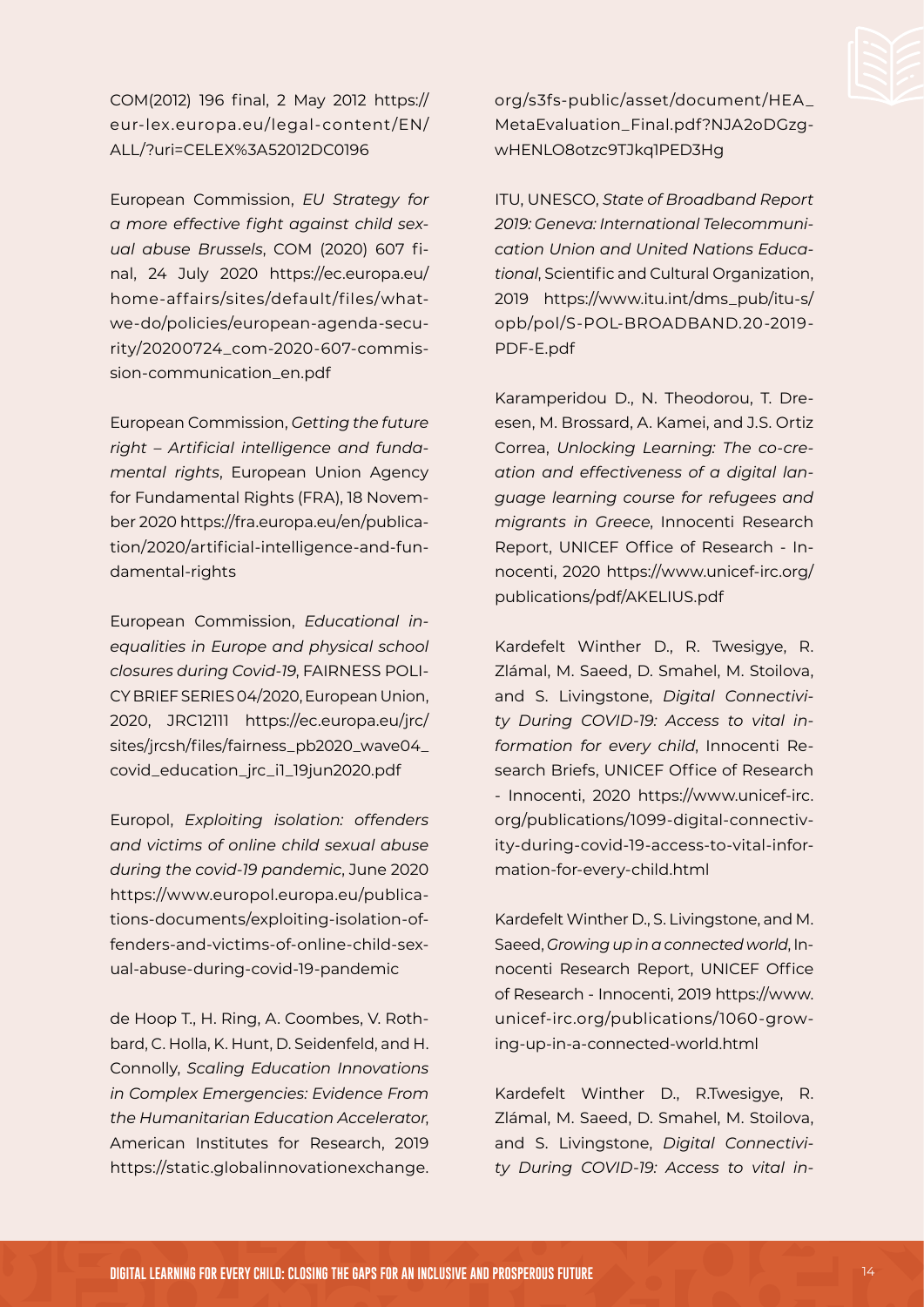*formation for every child*, Innocenti Research Briefs, UNICEF Office of Research - Innocenti, 2020 [https://www.unicef-irc.](https://www.unicef-irc.org/publications/1099-digital-connectivity-during-covid-19-access-to-vital-information-for-every-child.html) [org/publications/1099-digital-connectiv](https://www.unicef-irc.org/publications/1099-digital-connectivity-during-covid-19-access-to-vital-information-for-every-child.html)[ity-during-covid-19-access-to-vital-infor](https://www.unicef-irc.org/publications/1099-digital-connectivity-during-covid-19-access-to-vital-information-for-every-child.html)[mation-for-every-child.html](https://www.unicef-irc.org/publications/1099-digital-connectivity-during-covid-19-access-to-vital-information-for-every-child.html)

Kardefelt Winther D. and C. Maternowska, "Addressing violence against children online and offline", *Nature Human Behaviour*, vol. 4, pp. 227-30, 2020 https://doi. org/10.1038/s41562-019-0791-3

Letnes M.-A., N.C. Veelo, L.I. Stänicke, N. Ní Bhroin, and R. Ingvill, "Kids' Digital Lives During COVID-19 Times Digital practices, safety and well-being of 6- to 12-year-olds – a qualitative study", 2021 [https://www.duo.](https://www.duo.uio.no/handle/10852/82259) [uio.no/handle/10852/82259](https://www.duo.uio.no/handle/10852/82259)

Lobe B., A. Velicu, E. Staksrud, S. Chaudron, and R. Di Gioia, *How children (10-18) experienced online risks during the Covid-19 lockdown: Spring 2020: key findings from surveying families in 11 European countries*, European Commission, Joint Research Centre, 2021 [http://op.europa.eu/](http://op.europa.eu/en/publication-detail/-/publication/340e012e-6b54-11eb-aeb5-01aa75ed71a1/language-en) [en/publication-detail/-/publication/340e](http://op.europa.eu/en/publication-detail/-/publication/340e012e-6b54-11eb-aeb5-01aa75ed71a1/language-en) [012e-6b54-11eb-aeb5-01aa75ed71a1/lan](http://op.europa.eu/en/publication-detail/-/publication/340e012e-6b54-11eb-aeb5-01aa75ed71a1/language-en)[guage-en](http://op.europa.eu/en/publication-detail/-/publication/340e012e-6b54-11eb-aeb5-01aa75ed71a1/language-en)

Marques de Miranda D., B. da Silva Athanasio, A.C. Sena Oliveira, and A.C. Simoes-e-Silva, "How is COVID-19 pandemic impacting mental health of children and adolescents?"*, Elsevier Enhanced Reader*, December 2020 [https://doi.org/10.1016/j.ij](https://doi.org/10.1016/j.ijdrr.2020.101845)[drr.2020.101845](https://doi.org/10.1016/j.ijdrr.2020.101845)

Mascheroni G., M. Saeed, M. Valenza, D. Cino, T. Dreesen, L. Zaffaroni, and D. Kardefelt Winther, *Learning at a Distance: Children's remote learning experiences in Italy during the COVID-19 pandemic*,

Innocenti Research Report, UNICEF Office of Research - Innocenti, 2021 [https://](https://www.unicef-irc.org/publications/1182-learning-at-a-distance-childrens-remote-learning-experiences-in-italy-during-the-covid-19-pandemic.html) [www.unicef-irc.org/publications/1182-learn](https://www.unicef-irc.org/publications/1182-learning-at-a-distance-childrens-remote-learning-experiences-in-italy-during-the-covid-19-pandemic.html)[ing-at-a-distance-childrens-re](https://www.unicef-irc.org/publications/1182-learning-at-a-distance-childrens-remote-learning-experiences-in-italy-during-the-covid-19-pandemic.html) [mote-learning-experiences-in-ita](https://www.unicef-irc.org/publications/1182-learning-at-a-distance-childrens-remote-learning-experiences-in-italy-during-the-covid-19-pandemic.html)[ly-during-the-covid-19-pandemic.html](https://www.unicef-irc.org/publications/1182-learning-at-a-distance-childrens-remote-learning-experiences-in-italy-during-the-covid-19-pandemic.html)

Muralidharan K., A. Singh, and A. Ganimian, *Disrupting education? Experimental Evidence on Technology-Aided Instruction in India*, National Bureau of Economic Research, NBER Working Paper 22923, 2019 <https://www.nber.org/papers/w22923>

Redecker C. and Y. Punie, *European Framework for the Digital Competence of Educators: DigCompEdu*, Publications Office of the European Union, Luxembourg, 2017 <https://ec.europa.eu/jrc/en/digcompedu>

Save Our Future, *Averting an Education Catastrophe for the World's Children,*  White Paper, 2020 [https://saveourfuture.](https://saveourfuture.world/white-paper/) [world/white-paper/](https://saveourfuture.world/white-paper/)

Smahel D., H. Machackova, G. Mascheroni, L. Dedkova, E. Staksrud, K. Ólafsson, S. Livingstone, and U. Hasebrink, "EU Kids Online 2020: Survey results from 19 countries", *EU Kids Online*, 2020 [https://www.lse.ac.uk/](https://www.lse.ac.uk/media-and-communications/assets/documents/research/eu-kids-online/reports/EU-Kids-Online-2020-10Feb2020.pdf) [media-and-communications/assets/doc](https://www.lse.ac.uk/media-and-communications/assets/documents/research/eu-kids-online/reports/EU-Kids-Online-2020-10Feb2020.pdf)[uments/research/eu-kids-online/reports/](https://www.lse.ac.uk/media-and-communications/assets/documents/research/eu-kids-online/reports/EU-Kids-Online-2020-10Feb2020.pdf) [EU-Kids-Online-2020-10Feb2020.pdf](https://www.lse.ac.uk/media-and-communications/assets/documents/research/eu-kids-online/reports/EU-Kids-Online-2020-10Feb2020.pdf)

Stoilova M., S. Livingstone, and R. Khazbak, *Investigating Risks and Opportunities for Children in a Digital World: A rapid review of the evidence on children's internet use and outcomes*, Innocenti Discussion Papers no. 2021-01, UNICEF Office of Research - Innocenti, 2021 [https://www.](https://www.unicef-irc.org/publications/1183-investigating-risks-and-opportunities-for-children-in-a-digital-world.html) [unicef-irc.org/publications/1183-investi](https://www.unicef-irc.org/publications/1183-investigating-risks-and-opportunities-for-children-in-a-digital-world.html)[gating-risks-and-opportunities-for-chil](https://www.unicef-irc.org/publications/1183-investigating-risks-and-opportunities-for-children-in-a-digital-world.html)[dren-in-a-digital-world.html](https://www.unicef-irc.org/publications/1183-investigating-risks-and-opportunities-for-children-in-a-digital-world.html)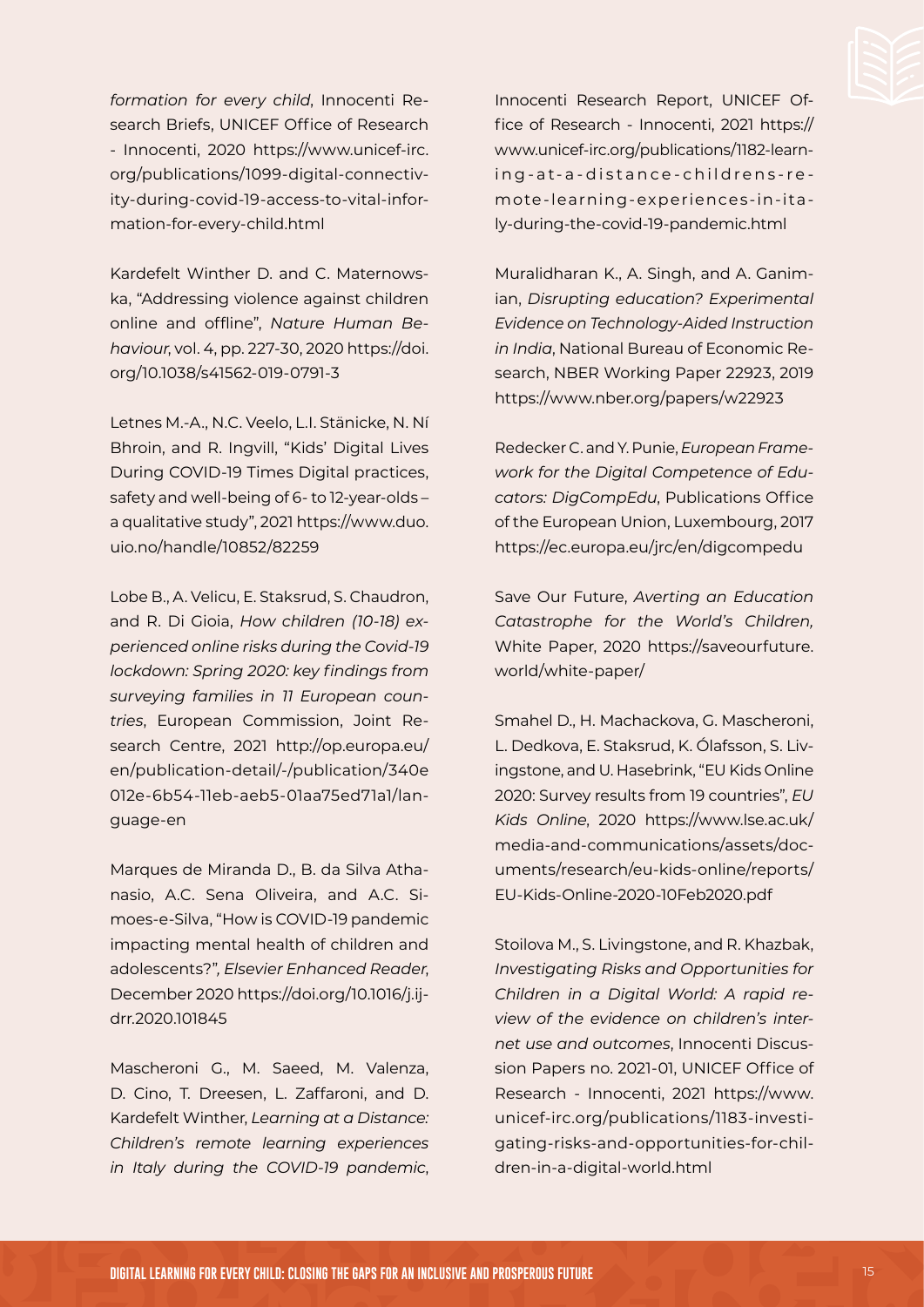Tamim R.M., R.M. Bernard, E. Borokhovski, P.C. Abrami, and R.F. Schmid "What Forty Years of Research Says About the Impact of Technology on Learning A Second-Order Meta-Analysis and Validation Study", *Review of Educational Research*, vol. 81, pp. 4-28, 2011 [https://doi.](https://doi.org/10.3102/0034654310393361) [org/10.3102/0034654310393361](https://doi.org/10.3102/0034654310393361)

Tauson M. and L. Stannard, *EdTech for Learning in Emergencies and Displaced Settings: A Rigorous Review and Narrative Synthesis*, Save the Children, 2018 [https://resourcecentre.savethechildren.](https://resourcecentre.savethechildren.net/node/13238/pdf/edtech-learning.pdf) [net/node/13238/pdf/edtech-learning.pdf](https://resourcecentre.savethechildren.net/node/13238/pdf/edtech-learning.pdf)

Teräs M., J. Suoranta, H. Teräs, and M. Curcher Teräs, "Post-Covid-19 Education and Education Technology 'Solutionism': A Seller's Market", *Postdigital Science and Education*, vol. 2, no. 3, pp. 863-78, 2020 [https://doi.org/10.1007/s42438-020-](https://doi.org/10.1007/s42438-020-00164-x) [00164-x](https://doi.org/10.1007/s42438-020-00164-x)

The Alliance for Child Protection in Humanitarian Action, End Violence Against Children, UNICEF, WHO, *COVID-19: Protecting Children from Violence, Abuse and Neglect in the Home*, 2020 [https://www.](https://www.unicef.org/media/68711/file/COVID-19-Protecting-children-from-violence-abuse-and-neglect) [unicef.org/media/68711/file/COVID-19-Pro](https://www.unicef.org/media/68711/file/COVID-19-Protecting-children-from-violence-abuse-and-neglect)[tecting-children-from-violence-abuse](https://www.unicef.org/media/68711/file/COVID-19-Protecting-children-from-violence-abuse-and-neglect)[and-neglect](https://www.unicef.org/media/68711/file/COVID-19-Protecting-children-from-violence-abuse-and-neglect)

Trucano M., "10 principles to consider when introducing ICTs into remote, low-income educational environments", World Bank Blogs, 2013 [https://blogs.worldbank.org/](https://blogs.worldbank.org/edutech/10-principles-consider-when-introducing-icts-remote-low-income-educational-environments) [edutech/10-principles-consider-when-in](https://blogs.worldbank.org/edutech/10-principles-consider-when-introducing-icts-remote-low-income-educational-environments)[troducing-icts-remote-low-income-edu](https://blogs.worldbank.org/edutech/10-principles-consider-when-introducing-icts-remote-low-income-educational-environments)[cational-environments](https://blogs.worldbank.org/edutech/10-principles-consider-when-introducing-icts-remote-low-income-educational-environments)

Trültzsch-Wijnen S. and C. Trültzsch-Wijnen, "Remote Schooling During the

Covid-19 Lockdown in Austria (Spring 2020): KiDiCoTi National Report", December 2020 [https://doi.org/10.25598/KiDiCo](https://doi.org/10.25598/KiDiCoTi-AT-2020-1)-[Ti-AT-2020-1.](https://doi.org/10.25598/KiDiCoTi-AT-2020-1)

United Nation Population Fund (UNF-PA), *Adapting Comprehensive Sexuality Education Programming During the COVID-19 Pandemic*, June 2020 [https://](https://www.unfpa.org/resources/adapting-comprehensive-sexuality-education-programming-during-covid-19-pandemic) [www.unfpa.org/resources/adapting-com](https://www.unfpa.org/resources/adapting-comprehensive-sexuality-education-programming-during-covid-19-pandemic)[prehensive-sexuality-education-program](https://www.unfpa.org/resources/adapting-comprehensive-sexuality-education-programming-during-covid-19-pandemic)[ming-during-covid-19-pandemic](https://www.unfpa.org/resources/adapting-comprehensive-sexuality-education-programming-during-covid-19-pandemic)

UN, *Policy Brief: Education during COVID-19 and beyond,* August 2020 [https://www.un](https://www.un.org/development/desa/dspd/wp-content/uploads/sites/22/2020/08/sg_policy_brief_covid-19_and_education_august_2020.pdf)- [.org/development/desa/dspd/wp-content/](https://www.un.org/development/desa/dspd/wp-content/uploads/sites/22/2020/08/sg_policy_brief_covid-19_and_education_august_2020.pdf) [uploads/sites/22/2020/08/sg\\_policy\\_brief\\_](https://www.un.org/development/desa/dspd/wp-content/uploads/sites/22/2020/08/sg_policy_brief_covid-19_and_education_august_2020.pdf) [covid-19\\_and\\_education\\_august\\_2020.pdf](https://www.un.org/development/desa/dspd/wp-content/uploads/sites/22/2020/08/sg_policy_brief_covid-19_and_education_august_2020.pdf)

UNESCO, UNICEF, World Bank*, What Have We Learnt?: Overview of Findings from a Survey of Ministries of Education on National Responses to COVID-19,* Paris, New York, Washington DC*,* 2020 [https://](https://data.unicef.org/resources/national-education-responses-to-covid19/) [data.unicef.org/resources/national-educa](https://data.unicef.org/resources/national-education-responses-to-covid19/)[tion-responses-to-covid19/](https://data.unicef.org/resources/national-education-responses-to-covid19/)

UNHR, *United Nation Committee on the Rights of the Child,* General comment No.25, March 2021 [https://www.ohchr.org/](https://www.ohchr.org/EN/HRBodies/CRC/Pages/GCChildrensRightsRelationDigitalEnvironment.aspx) [EN/HRBodies/CRC/Pages/GCChildrensRi](https://www.ohchr.org/EN/HRBodies/CRC/Pages/GCChildrensRightsRelationDigitalEnvironment.aspx)[ghtsRelationDigitalEnvironment.aspx](https://www.ohchr.org/EN/HRBodies/CRC/Pages/GCChildrensRightsRelationDigitalEnvironment.aspx)

UNICEF, *Every child learns: UNICEF education strategy 2019-1030*, UNICEF, New York, 2019 [https://www.unicef.org/reports/](https://www.unicef.org/reports/UNICEF-education-strategy-2019-2030) [UNICEF-education-strategy-2019-2030](https://www.unicef.org/reports/UNICEF-education-strategy-2019-2030)

UNICEF, *Data And Analytics, Every child learns: UNICEF education strategy 2019- 1030*, UNICEF, New York, 2019 [https://www.](https://www.unicef.org/media/59921/file/UNICEF-education-strategy-2019-2030-data-analytics.pdf) [unicef.org/media/59921/file/UNICEF-educa](https://www.unicef.org/media/59921/file/UNICEF-education-strategy-2019-2030-data-analytics.pdf)[tion-strategy-2019-2030-data-analytics.pdf](https://www.unicef.org/media/59921/file/UNICEF-education-strategy-2019-2030-data-analytics.pdf)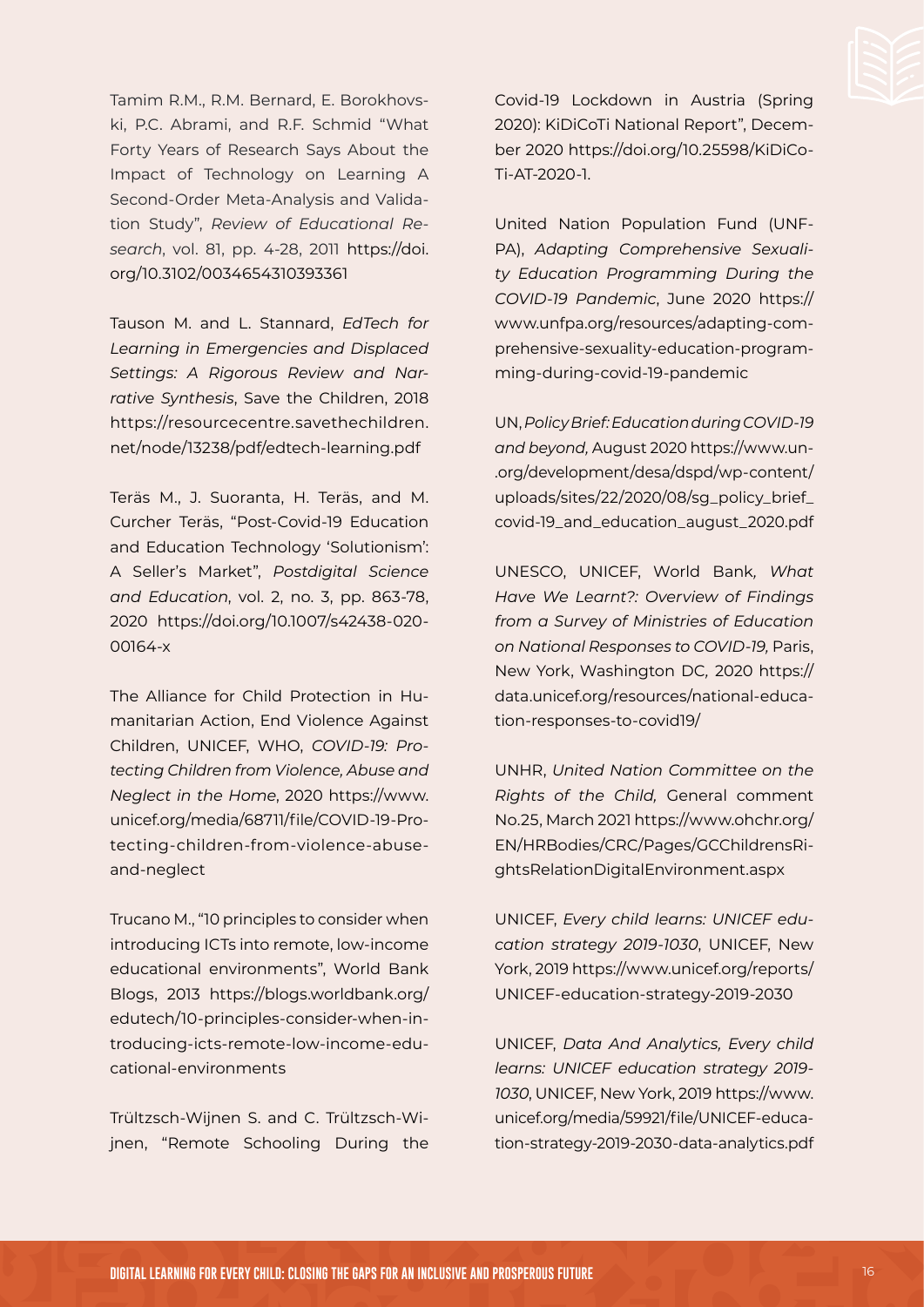UNICEF, *Policy Guidance on AI for Children*, 2020 [https://www.unicef.org/globalinsight/](https://www.unicef.org/globalinsight/reports/policy-guidance-ai-children) [reports/policy-guidance-ai-children](https://www.unicef.org/globalinsight/reports/policy-guidance-ai-children)

UNICEF and ITU, *How many children and young people have internet access at home? Estimating digital connectivity during the COVID-19 pandemic,* UNICEF, New York, 2020 [https://data.unicef.org/re](https://data.unicef.org/resources/children-and-young-people-internet-access-at-home-during-covid19/)[sources/children-and-young-people-inter](https://data.unicef.org/resources/children-and-young-people-internet-access-at-home-during-covid19/)[net-access-at-home-during-covid19/](https://data.unicef.org/resources/children-and-young-people-internet-access-at-home-during-covid19/)

Vuorikari R., A. Velicu, S. Chaudron, R. Cachia and R. Di Gioia, *How families handled emergency remote schooling during the Covid-19 lockdown in spring 2020 - Summary of key findings from families with children in 11 European countries*, EUR 30425 EN, Publications Office of the European Union, Luxembourg, 2020 [https://](https://ec.europa.eu/jrc/en/publication/eur-scientific-and-technical-research-reports/how-families-handled-emergency-remote-schooling-during-covid-19-lockdown-spring-2020) [ec.europa.eu/jrc/en/publication/eur-sci](https://ec.europa.eu/jrc/en/publication/eur-scientific-and-technical-research-reports/how-families-handled-emergency-remote-schooling-during-covid-19-lockdown-spring-2020)[entific-and-technical-research-reports/](https://ec.europa.eu/jrc/en/publication/eur-scientific-and-technical-research-reports/how-families-handled-emergency-remote-schooling-during-covid-19-lockdown-spring-2020) [how-families-handled-emergency-re](https://ec.europa.eu/jrc/en/publication/eur-scientific-and-technical-research-reports/how-families-handled-emergency-remote-schooling-during-covid-19-lockdown-spring-2020)[mote-schooling-during-covid-19-lock](https://ec.europa.eu/jrc/en/publication/eur-scientific-and-technical-research-reports/how-families-handled-emergency-remote-schooling-during-covid-19-lockdown-spring-2020)[down-spring-2020](https://ec.europa.eu/jrc/en/publication/eur-scientific-and-technical-research-reports/how-families-handled-emergency-remote-schooling-during-covid-19-lockdown-spring-2020)

World Bank, *Ending Learning Poverty: What Will It Take?,* Washington, DC, September 2019 *[https://openknowledge.](https://openknowledge.worldbank.org/handle/10986/32553) [worldbank.org/handle/10986/32553](https://openknowledge.worldbank.org/handle/10986/32553)*

World Bank, *World Development Report 2018: Learning to Realize Education's Promise*. Washington, DC, 2018 [https://www.](https://www.worldbank.org/en/publication/wdr2018) [worldbank.org/en/publication/wdr2018](https://www.worldbank.org/en/publication/wdr2018)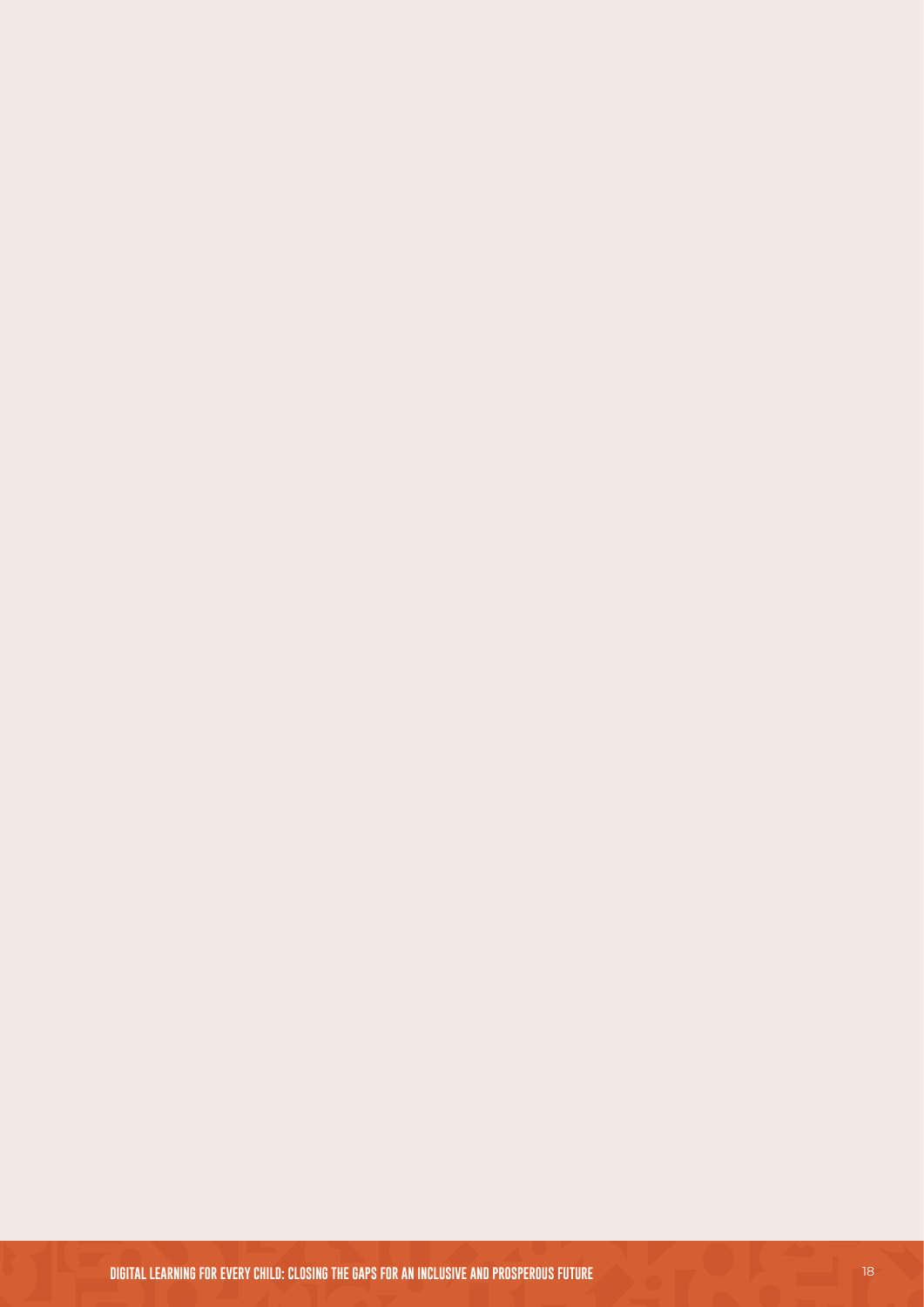

## **ABOUT THE AUTHORS**



**Matt Brossard** UNICEF Office of Research – Innocenti, Florence (Italy)

Chief of Education at Innocenti. He joined UNICEF in 2012 as Sr Education Advisor where he led the unit in charge of evidence, innovations and strategy, including the UNICEF Global Education Strategy 2019-2030. Matt also served at the World Bank as Senior Economist, at UNESCO/IIEP-Dakar as Education Policy Analyst and at the UNESCO Institute for Statistics as Statistician. Matt is a graduate of the French National School of Statistics and Economics and of Sciences-Po Paris (Sociology).



**Marta Carnelli** UNICEF Office of Research – Innocenti, Florence (Italy)

Consultant at the UNICEF Office of Research – Innocenti, with focus on digital learning and the Learning Passport education platform. Before joining UNICEF, Marta was a Project Manager in the Education Global Practice at the World Bank and a Research Manager at Innovations for Poverty Action (IPA) in Bangladesh, Colombia, and the Dominican Republic. Marta holds a MSc in Economic Development and Growth from Universidad Carlos III de Madrid and a BA in Economics from Bocconi University.



**Stephane Chaudron** European Commission – Joint Research Centre, Brussels (Belgium)

Works on research projects dedicated to (Young) Digital Citizens' Security and Safety at the Joint Research Centre of the European Commission. She has coordinated the large European Research Networks and the research project 'Young Children (0-8) and Digital Technology'. She also undertook ground-breaking research on security and safety of the Internet of Toys and explored the effect of the digital transformation on the use of personal data. Stephane has a background in Social Geography and Science Pedagogy.



**Rosanna Di-Gioia** European Commission – Joint Research Centre, Brussels (Belgium)

Researcher in the Cyber and Digital Citizens' Security Unit of the Joint Research Centre of the European Commission. In the past seven years she worked on cyber-security, cyber-bullying and citizens' rights in emerging ICT. Her research interests include Privacy and Personal Data Protection practices together with Digital Play. Currently, Rosanna is focusing on projects fighting against organised crime and prevention policies in Child Sexual Abuse and Exploitation. Her background is in Social Psychology and in Cognitive Processes and Technology.